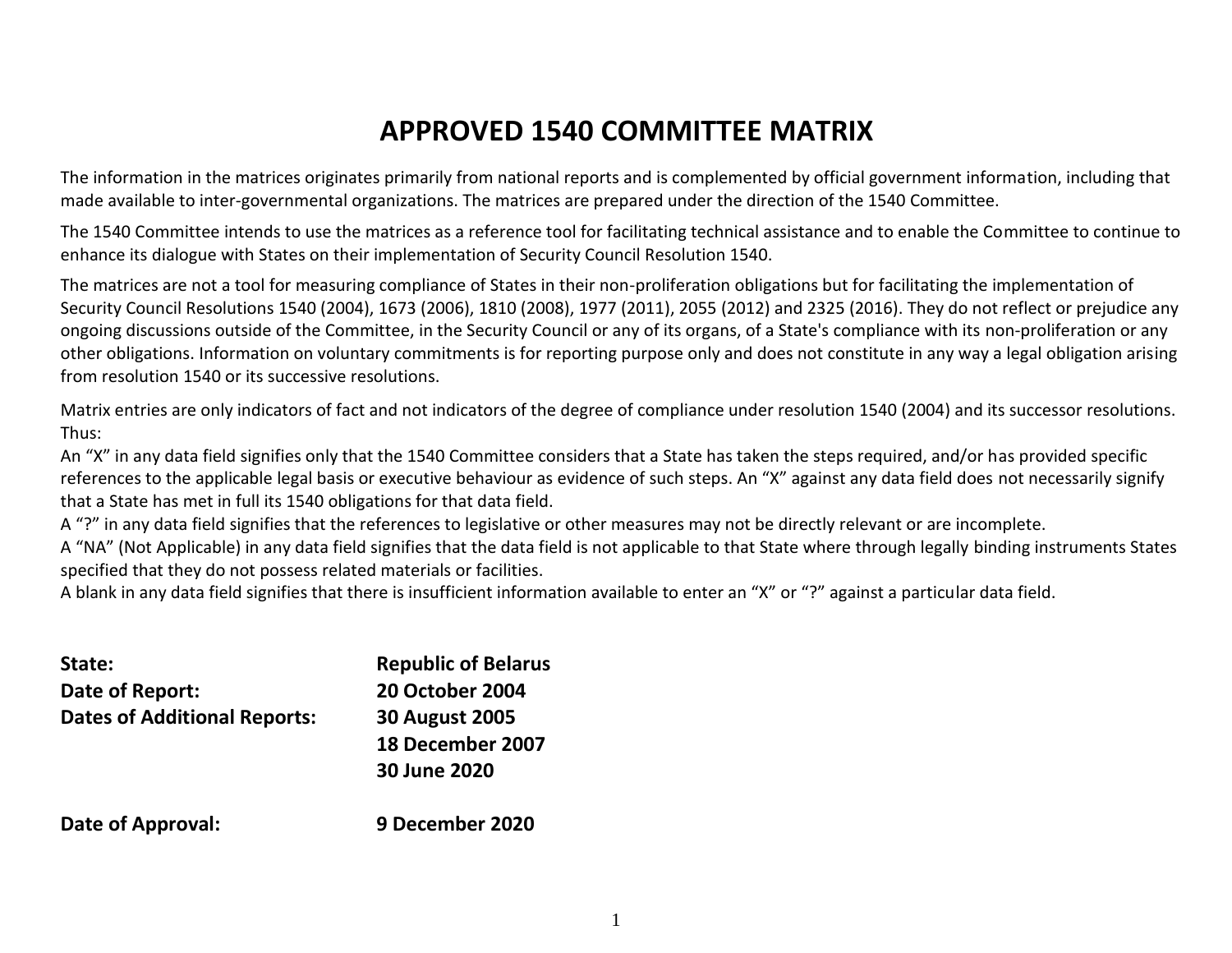|                | <b>Adherence to legally binding</b><br>instruments, membership of<br>organisations, participation<br>in arrangements and<br>statements made. | Relevant information (i.e. signing, deposit of instrument of accession, ratification, etc) |  |  |  |  |  |  |  |  |
|----------------|----------------------------------------------------------------------------------------------------------------------------------------------|--------------------------------------------------------------------------------------------|--|--|--|--|--|--|--|--|
| 1              | Nuclear Non-<br><b>Proliferation Treaty</b><br>(NPT)                                                                                         | Deposit 9 February 1993                                                                    |  |  |  |  |  |  |  |  |
| $\overline{2}$ | Nuclear Weapons Free<br>Zone/ Protocol(s)                                                                                                    |                                                                                            |  |  |  |  |  |  |  |  |
| 3              | International<br>Convention for the<br>Suppression of Acts of<br><b>Nuclear Terrorism</b>                                                    | Deposit 13 March 2007                                                                      |  |  |  |  |  |  |  |  |
| 4              | Convention on Physical<br>Protection of Nuclear<br>Material (CPPNM)                                                                          | Deposit 9 September 1993                                                                   |  |  |  |  |  |  |  |  |
| 5              | 2005 Amendment to the<br><b>CPPNM</b>                                                                                                        |                                                                                            |  |  |  |  |  |  |  |  |
| 6              | Comprehensive Nuclear-<br>Test-Ban Treaty (CTBT)<br>(not in force)                                                                           | Deposit 13 September 2000                                                                  |  |  |  |  |  |  |  |  |
| $\overline{7}$ | Chemical Weapons<br>Convention (CWC)                                                                                                         | Deposit 11 July 1996                                                                       |  |  |  |  |  |  |  |  |
| 8              | <b>Biological Weapons</b><br>Convention (BWC)                                                                                                | Deposit 26 March 1975                                                                      |  |  |  |  |  |  |  |  |
| 9              | Geneva Protocol of 1925                                                                                                                      |                                                                                            |  |  |  |  |  |  |  |  |
| 10             | 1997 International<br>Convention for the<br>Suppression of Terrorist<br><b>Bombings</b>                                                      | Deposit 1 October 2001                                                                     |  |  |  |  |  |  |  |  |
| 11             | 1999 International<br>Convention for the<br>Suppression of the<br>Financing of Terrorism                                                     | Deposit 6 October 2004                                                                     |  |  |  |  |  |  |  |  |

## **I. OP 1 and related matters from OP 5, OP 8 (a), (b), (c) and OP10**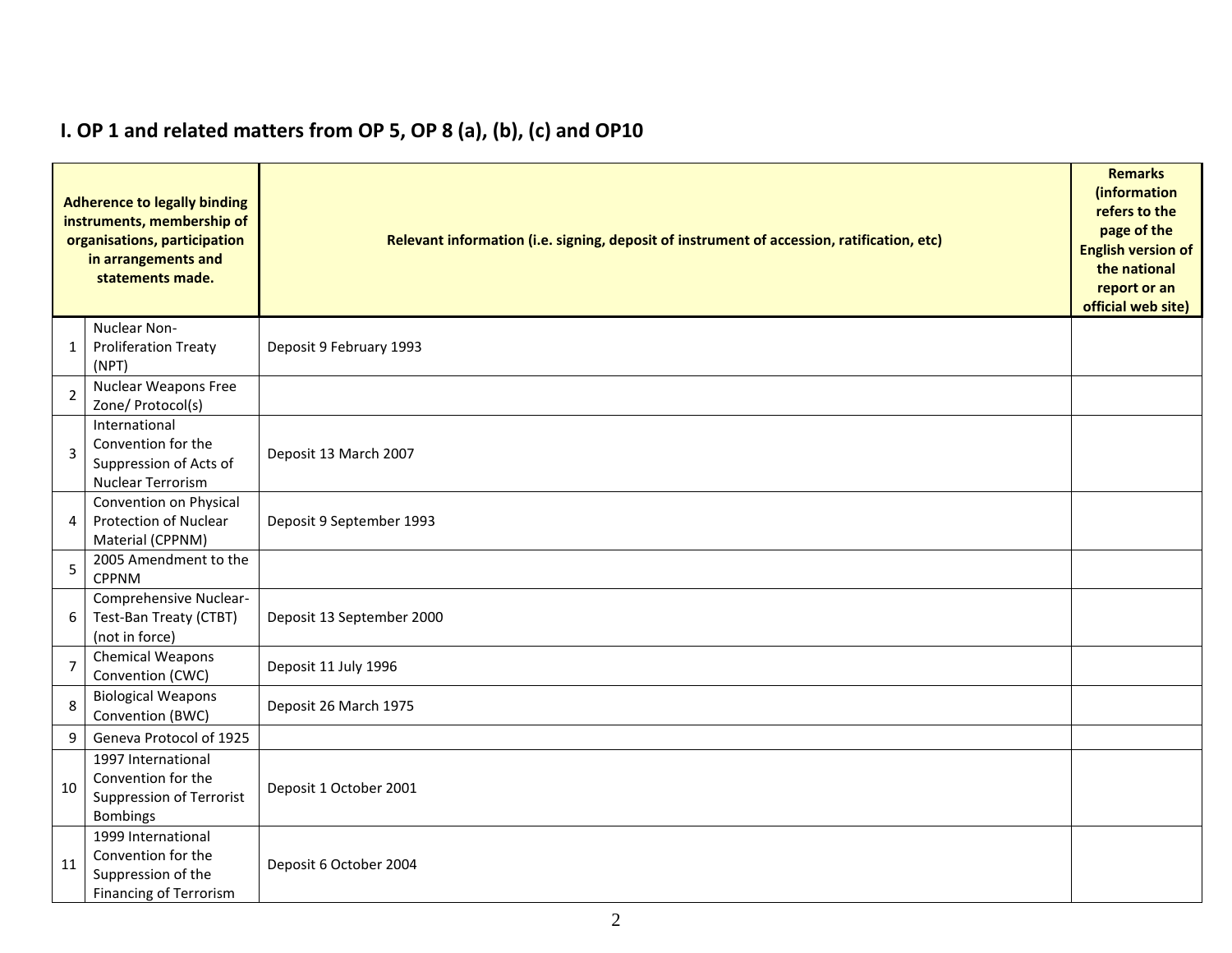|    | 2005 Protocol to the        |                                                                                                                   |  |  |  |  |  |  |
|----|-----------------------------|-------------------------------------------------------------------------------------------------------------------|--|--|--|--|--|--|
|    | Convention for the          |                                                                                                                   |  |  |  |  |  |  |
| 12 | suppression of unlawful     |                                                                                                                   |  |  |  |  |  |  |
|    | acts against the safety of  |                                                                                                                   |  |  |  |  |  |  |
|    | maritime navigation         |                                                                                                                   |  |  |  |  |  |  |
|    | 2005 Protocol to the        |                                                                                                                   |  |  |  |  |  |  |
|    | Protocol for the            |                                                                                                                   |  |  |  |  |  |  |
| 13 | suppression of unlawful     |                                                                                                                   |  |  |  |  |  |  |
|    | acts against the safety of  |                                                                                                                   |  |  |  |  |  |  |
|    | fixed platforms located     |                                                                                                                   |  |  |  |  |  |  |
|    | on the continental shelf    |                                                                                                                   |  |  |  |  |  |  |
|    | 2010 Convention on the      |                                                                                                                   |  |  |  |  |  |  |
|    | Suppression of Unlawful     |                                                                                                                   |  |  |  |  |  |  |
| 14 | Acts Relating to            |                                                                                                                   |  |  |  |  |  |  |
|    | <b>International Civil</b>  |                                                                                                                   |  |  |  |  |  |  |
|    | Aviation                    |                                                                                                                   |  |  |  |  |  |  |
|    | Other relevant regional     |                                                                                                                   |  |  |  |  |  |  |
| 15 | legally binding             |                                                                                                                   |  |  |  |  |  |  |
|    | instruments                 |                                                                                                                   |  |  |  |  |  |  |
| 16 | <b>International Atomic</b> | Member since 1957                                                                                                 |  |  |  |  |  |  |
|    | Energy Agency (IAEA)        |                                                                                                                   |  |  |  |  |  |  |
|    |                             | <b>Nuclear Suppliers Group (NSG)</b>                                                                              |  |  |  |  |  |  |
| 17 | Directly relevant           | Zangger Committee (ZC)                                                                                            |  |  |  |  |  |  |
|    | Arrangements                | Proliferation Security Initiative (PSI)                                                                           |  |  |  |  |  |  |
|    |                             | Global Initiative to Combat Nuclear Terrorism (GICNT)                                                             |  |  |  |  |  |  |
|    | Statement on non-           |                                                                                                                   |  |  |  |  |  |  |
| 18 | provision of WMD and        | State reports that it does not provide support to non-State actors.                                               |  |  |  |  |  |  |
|    | related materials to        |                                                                                                                   |  |  |  |  |  |  |
|    | non-State actors            |                                                                                                                   |  |  |  |  |  |  |
|    |                             | Organization for Security and Cooperation in Europe (OSCE)                                                        |  |  |  |  |  |  |
|    |                             | Collective Security Treaty Organization (CSTO)<br>Commonwealth of Independent States (CIS)                        |  |  |  |  |  |  |
|    | Membership in relevant      |                                                                                                                   |  |  |  |  |  |  |
|    | international, regional     | Eurasian Group on Combating Money Laundering and Financing of Terrorism (EAG)<br>World Customs Organization (WCO) |  |  |  |  |  |  |
| 19 | or sub-regional             |                                                                                                                   |  |  |  |  |  |  |
|    | organisations               | World Health Organization (WHO)<br>International Criminal Police Organization (INTERPOL)                          |  |  |  |  |  |  |
|    |                             | Eurasian Economic Union (EAEU)                                                                                    |  |  |  |  |  |  |
|    |                             |                                                                                                                   |  |  |  |  |  |  |
|    |                             | World Organisation for Animal Health (OIE)                                                                        |  |  |  |  |  |  |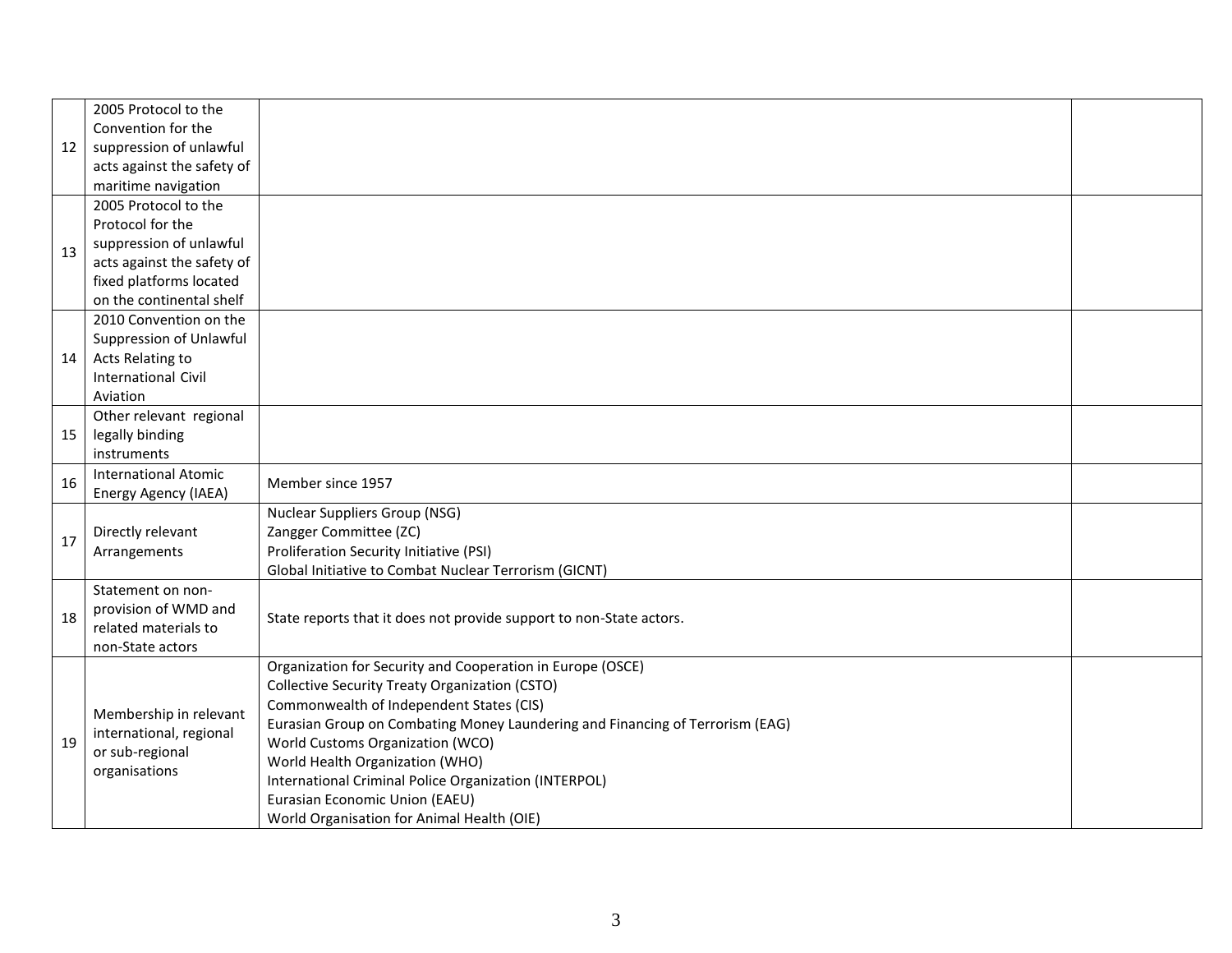### **II. OP 2 - Nuclear Weapons (NW), Chemical Weapons (CW) and Biological Weapons (BW)**

|              | <b>National legislation which</b><br>prohibits persons or entities |                   |                                           |                           | <b>National legal framework</b>            |                                          |                   | <b>Enforcement and civil/criminal penalties</b> |                                                                                                                                                                        |                |
|--------------|--------------------------------------------------------------------|-------------------|-------------------------------------------|---------------------------|--------------------------------------------|------------------------------------------|-------------------|-------------------------------------------------|------------------------------------------------------------------------------------------------------------------------------------------------------------------------|----------------|
|              | to engage in one of the                                            |                   | $X$ ?                                     |                           | Source document of national implementation |                                          | X/?               |                                                 |                                                                                                                                                                        | <b>Remarks</b> |
|              | following activities and its<br>enforcement                        | N<br>$\mathbf{W}$ | $\mathbf{C}$<br>$\boldsymbol{\mathsf{W}}$ | $\mathbf B$<br>W          | law                                        | $\mathbf N$<br>$\boldsymbol{\mathsf{W}}$ | $\mathbf{c}$<br>W | $\mathbf{B}$<br>W                               | <b>Source document</b>                                                                                                                                                 |                |
| $\mathbf{1}$ | manufacture                                                        | X                 | X                                         | Χ                         | NW/CW/BW:<br><b>Criminal Code</b>          | $\pmb{\mathsf{X}}$                       | X                 | $\boldsymbol{\mathsf{x}}$                       | NW/CW/BW:<br>Criminal Code, Article 129                                                                                                                                |                |
| $\mathbf 2$  | acquire                                                            | X                 | X                                         | X                         | NW/CW/BW:<br><b>Criminal Code</b>          | X                                        | X                 | $\mathsf X$                                     | NW:<br>Criminal Code, Articles 129, 322-325<br>CW:<br>Criminal Code, Articles 129 and 294<br>BW:<br>Criminal Code, Articles 129 and 294 illegal<br>acquisition (theft) |                |
| 3            | possess                                                            | X                 | X                                         | X                         | NW/CW/BW:<br><b>Criminal Code</b>          | X                                        | X                 | $\mathsf{X}$                                    | NW/CW/BW:<br>Criminal Code, Article 129                                                                                                                                |                |
| 4            | develop                                                            | X                 | X                                         | X                         | NW/CW/BW:<br><b>Criminal Code</b>          | X                                        | Χ                 | $\mathsf{X}$                                    | NW/CW/BW:<br>Criminal Code, Article 129                                                                                                                                |                |
| 5            | transport                                                          | X                 | X                                         | X                         | NW/CW/BW:<br><b>Criminal Code</b>          | $\mathsf{x}$                             | X                 | $\mathsf{X}$                                    | NW/CW/BW:<br>Criminal Code, Article 129                                                                                                                                |                |
| 6            | transfer                                                           | X                 | X                                         | Χ                         | NW/CW/BW:<br><b>Criminal Code</b>          | X                                        | Χ                 | $\mathsf{X}$                                    | NW/CW/BW:<br>Criminal Code, Article 129                                                                                                                                |                |
| 7            | use                                                                | X                 | X                                         | $\boldsymbol{\mathsf{X}}$ | NW/CW/BW:<br>Criminal Code                 | $\pmb{\mathsf{X}}$                       | X                 | $\mathsf X$                                     | NW:<br>Criminal Code, Articles 134, 289-3 and 322<br>CW/BW:<br>Criminal Code, Article 134                                                                              |                |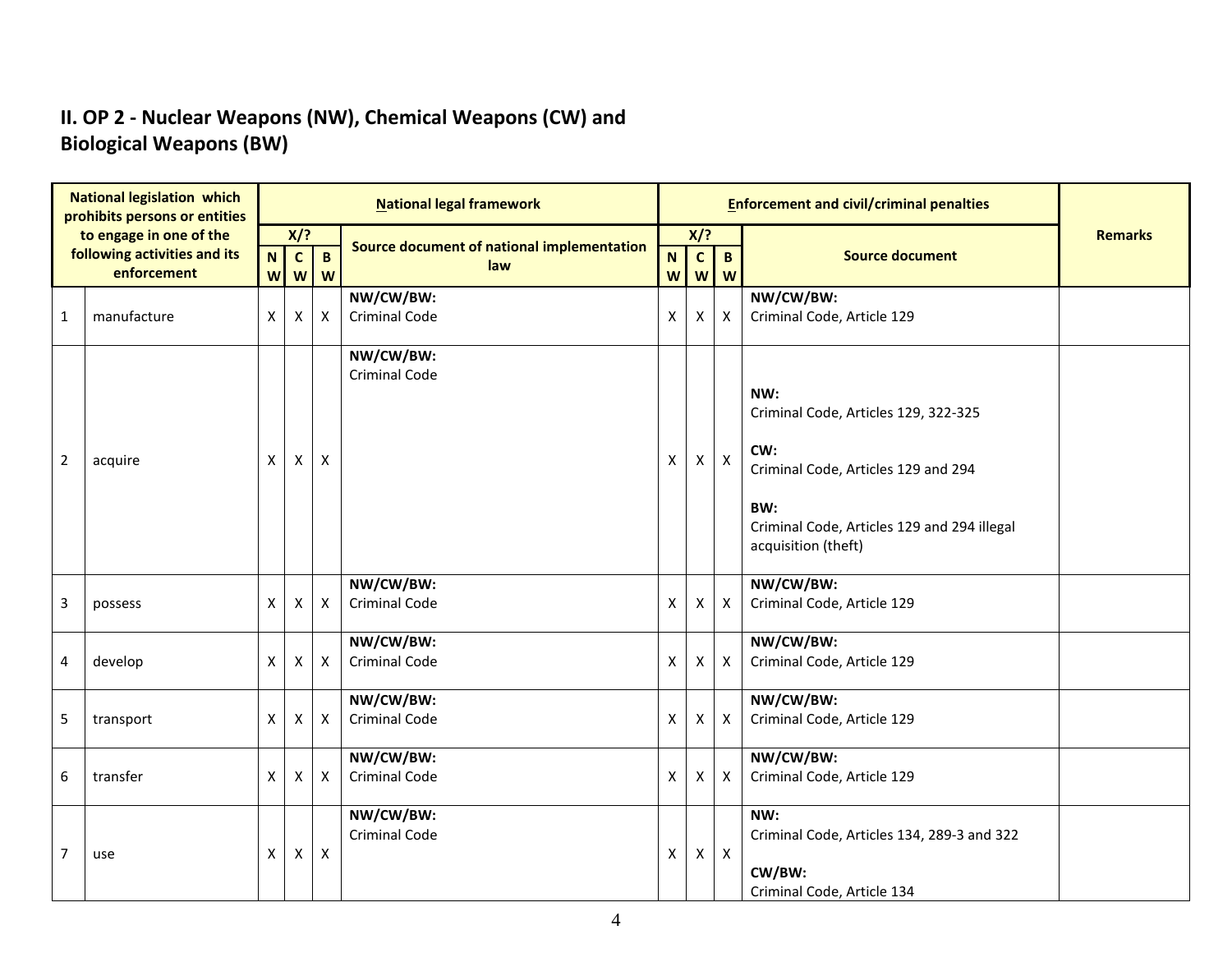| 8  | attempt to engage in<br>abovementioned<br>activities                      | X | X  | $\times$ | NW/CW/BW:<br>Criminal Code, Articles 13 and 14                                                                                                                                                                                   | X | X | $\mathsf{X}$              | NW/CW/BW:<br>Criminal Code, Articles 13 and 14                                                                                                                                                                                                                                        |  |
|----|---------------------------------------------------------------------------|---|----|----------|----------------------------------------------------------------------------------------------------------------------------------------------------------------------------------------------------------------------------------|---|---|---------------------------|---------------------------------------------------------------------------------------------------------------------------------------------------------------------------------------------------------------------------------------------------------------------------------------|--|
| 9  | participate as an<br>accomplice in<br>abovementioned<br>activities        | x | X. | X        | NW/CW/BW:<br><b>Criminal Code</b>                                                                                                                                                                                                |   | X | $\mathsf{x}$              | NW/CW/BW:<br>Criminal Code, Articles 16 and 17                                                                                                                                                                                                                                        |  |
| 10 | assist in<br>abovementioned<br>activities                                 | X | X  | $\times$ | NW/CW/BW:<br><b>Criminal Code</b>                                                                                                                                                                                                | X | X | X                         | NW/CW/BW:<br>Criminal Code, Articles 16 and 17                                                                                                                                                                                                                                        |  |
| 11 | finance<br>abovementioned<br>activities                                   | X | X  | X        | NW/CW/BW:<br>1. Criminal Code<br>2. Law 165-Z of 30 June 2014 on measures to<br>prevent money-laundering and financing of<br>terrorism and of the proliferation of weapons<br>of mass destruction, as amended on 13 June<br>2016 | X | X | $\mathsf{x}$              | NW/CW/BW:<br>1. Criminal Code, Articles 16-6 and 290-1<br>(financing of terrorism)<br>2. Law 165-Z of 30 June 2014 on measures to<br>prevent money-laundering and financing of<br>terrorism and of the proliferation of weapons<br>of mass destruction, as amended on 13 June<br>2016 |  |
| 12 | abovementioned<br>activities related to<br>means of delivery <sup>1</sup> | Χ | X  | X        | NW/CW/BW:<br><b>Criminal Code</b>                                                                                                                                                                                                | X | X | $\boldsymbol{\mathsf{X}}$ | NW/CW/BW:<br>Criminal Code, Article 129                                                                                                                                                                                                                                               |  |

1. Means of delivery: missiles, rockets and other unmanned systems capable of delivering nuclear, chemical, or biological weapons that are specially designed for such use.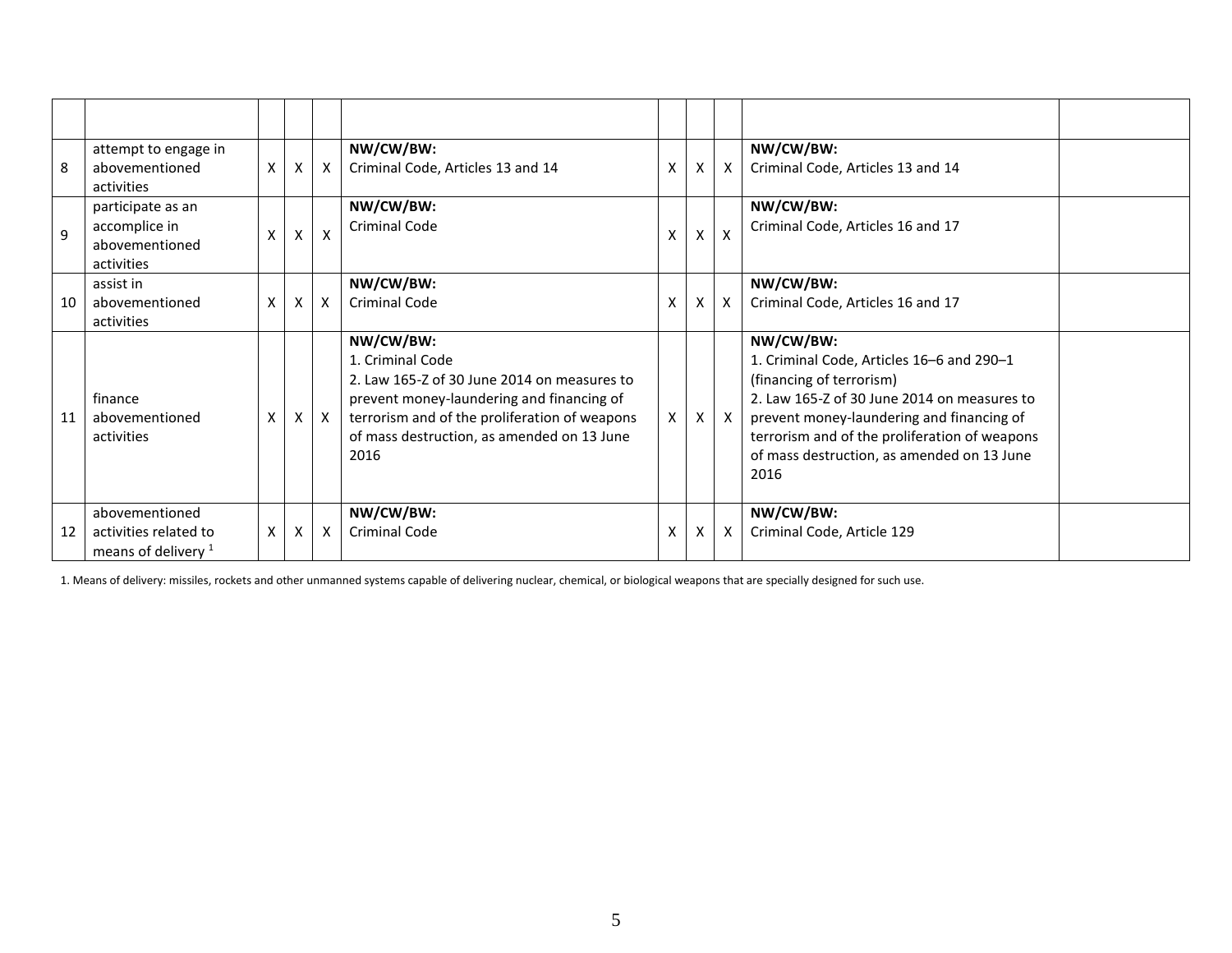#### **III. OP 3 (a) and (b) - Account for/Secure/Physically protect NW, CW and BW, including Related Materials <sup>2</sup>**

| <b>Measures to establish</b><br>domestic controls to prevent |                                                        |                  |                    |            | National legal and/or regulatory framework                                                                                                                                                                                                                                                                                                                                                                                                                                                                                                                                                                                                                                                                                                                                                                                                                                                                                                                                                     |        |                  |                  | <b>Enforcement and civil/criminal penalties</b> |                |
|--------------------------------------------------------------|--------------------------------------------------------|------------------|--------------------|------------|------------------------------------------------------------------------------------------------------------------------------------------------------------------------------------------------------------------------------------------------------------------------------------------------------------------------------------------------------------------------------------------------------------------------------------------------------------------------------------------------------------------------------------------------------------------------------------------------------------------------------------------------------------------------------------------------------------------------------------------------------------------------------------------------------------------------------------------------------------------------------------------------------------------------------------------------------------------------------------------------|--------|------------------|------------------|-------------------------------------------------|----------------|
|                                                              | the proliferation of NW, CW,<br>BW, and their means of |                  | X/?                |            |                                                                                                                                                                                                                                                                                                                                                                                                                                                                                                                                                                                                                                                                                                                                                                                                                                                                                                                                                                                                |        | $X$ ?            |                  |                                                 | <b>Remarks</b> |
|                                                              | delivery; controls over<br>related materials           | $\mathbf N$<br>W | $\mathbf c$<br>W   | B<br>W     | <b>Source document</b>                                                                                                                                                                                                                                                                                                                                                                                                                                                                                                                                                                                                                                                                                                                                                                                                                                                                                                                                                                         | N<br>W | $\mathbf c$<br>W | $\mathbf B$<br>W | <b>Source document</b>                          |                |
| $\mathbf{1}$                                                 | Measures to account for<br>production                  | Χ                | $\pmb{\mathsf{X}}$ | $\ddot{?}$ | NW:<br>1. Safeguards Agreement (INFCIRC/495) in<br>force: since 2 August 1995<br>2. Law No.426-Z of 30.07.2008 as amended on<br>22.12.2011 "On the use of atomic energy"<br>3. Regulation of the Council of Ministers No.<br>224 of 17 March 2014 On the procedure for<br>the operation of a State system of accounting<br>for and controlling nuclear materials<br>4. Decision of the Ministry for Emergency<br>Situations No. 26 of 22 February 2019<br>Regulations on accounting for and controlling<br>nuclear materials<br>CW:<br>Law No. 354-Z of 05 January 2016 On Industrial<br>safety (State interprets this law to cover<br>measures to account for production)<br>BW:<br>Sanitary norms and rules of the Ministry of<br>Health No. 2 of 6 January 2017 Health<br>standards and regulations on safety when<br>working with opportunistic microorganisms<br>and pathogenic biological agents, and<br>requirements for accounting for, storing,<br>transferring and transporting them |        | X                |                  | CW:<br>Criminal Code, Articles 333 and 334      |                |
| $\overline{2}$                                               | Measures to account for<br>use                         | Χ                | X                  |            | NW:<br>1. Safeguards Agreement (INFCIRC/495) in<br>force: since 2 August 1995                                                                                                                                                                                                                                                                                                                                                                                                                                                                                                                                                                                                                                                                                                                                                                                                                                                                                                                  | X.     | X                | X                | NW:<br>Criminal Code, Articles 322 and 325      |                |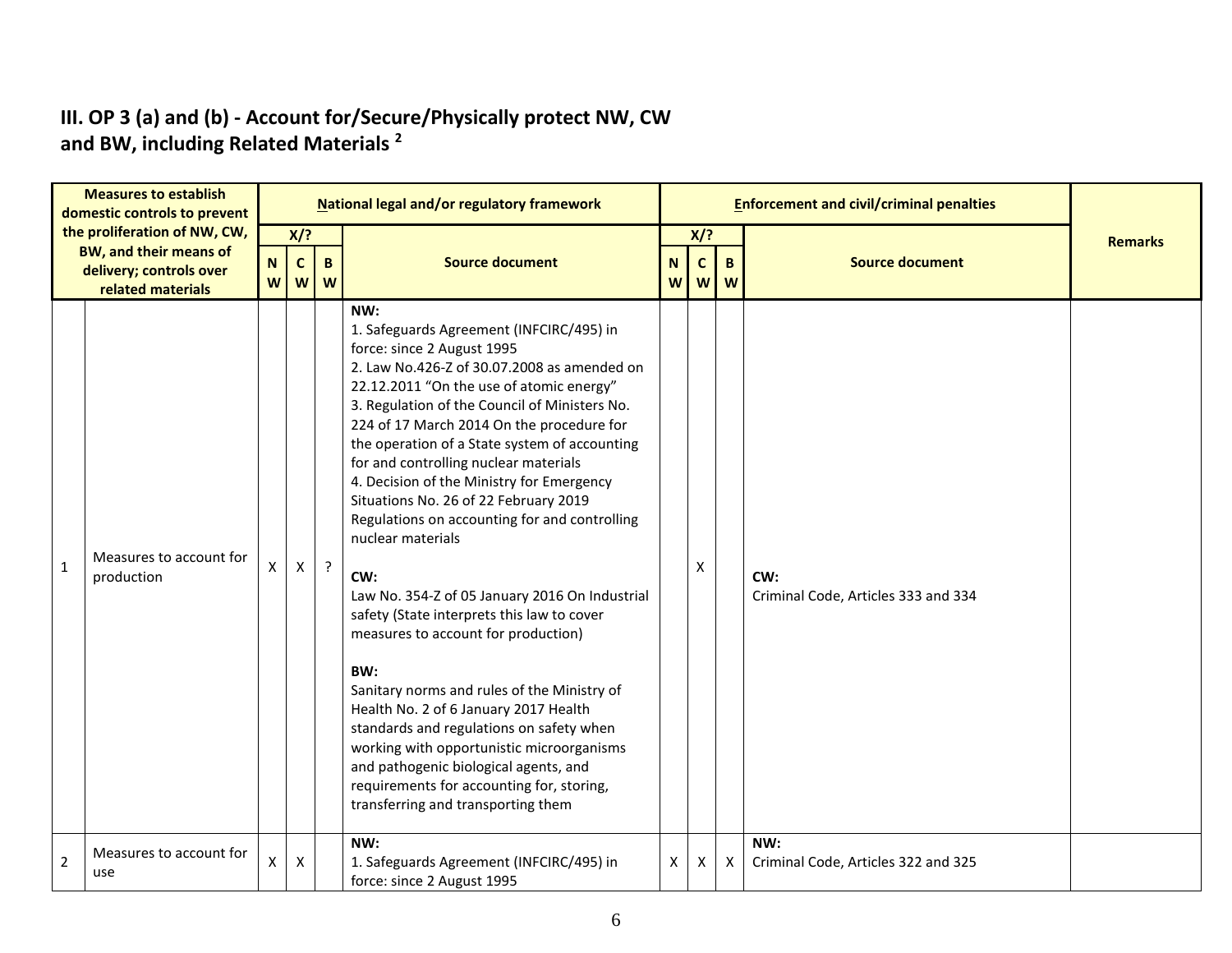|                |                                    |   |   |              | 2. Regulation of the Council of Ministers No.<br>562 of 30 April 2009 on the procedure for State<br>registration of ionizing radiation sources and<br>for the operation of a consolidated State<br>system of accounting for and controlling<br>ionizing radiation sources<br>3. Regulation of the Council of Ministers No.<br>224 of 17 March 2014 On the procedure for<br>the operation of a State system of accounting<br>for and controlling nuclear materials<br>4. Decision of the Ministry for Emergency<br>Situations No. 26 of 22 February 2019<br>Regulations on accounting for and controlling<br>nuclear materials<br>CW:<br>Law No. 354-Z of 05 January 2016 On Industrial<br>safety (State interprets this law to cover<br>measures to account for use)    |   |   | CW:<br>Criminal Code, Articles 333, 334 and 336<br>BW:<br>Criminal Code, Article 336     |  |
|----------------|------------------------------------|---|---|--------------|-------------------------------------------------------------------------------------------------------------------------------------------------------------------------------------------------------------------------------------------------------------------------------------------------------------------------------------------------------------------------------------------------------------------------------------------------------------------------------------------------------------------------------------------------------------------------------------------------------------------------------------------------------------------------------------------------------------------------------------------------------------------------|---|---|------------------------------------------------------------------------------------------|--|
| $\overline{3}$ | Measures to account for<br>storage | X | X | $\mathsf{X}$ | NW:<br>1. Safeguards Agreement (INFCIRC/495) in<br>force: since 2 August 1995<br>2. Regulation of the Council of Ministers No.<br>562 of 30 April 2009 on the procedure for State<br>registration of ionizing radiation sources and<br>for the operation of a consolidated State<br>system of accounting for and controlling<br>ionizing radiation sources<br>3. Regulation of the Council of Ministers No.<br>224 of 17 March 2014 On the procedure for<br>the operation of a State system of accounting<br>for and controlling nuclear materials<br>4. Decision of the Ministry for Emergency<br>Situations No. 26 of 22 February 2019<br>Regulations on accounting for and controlling<br>nuclear materials<br>CW:<br>Law No. 354-Z of 05 January 2016 On Industrial | X | X | NW:<br>Criminal Code, Articles 322 and 325<br>CW:<br>Criminal Code, Articles 333 and 334 |  |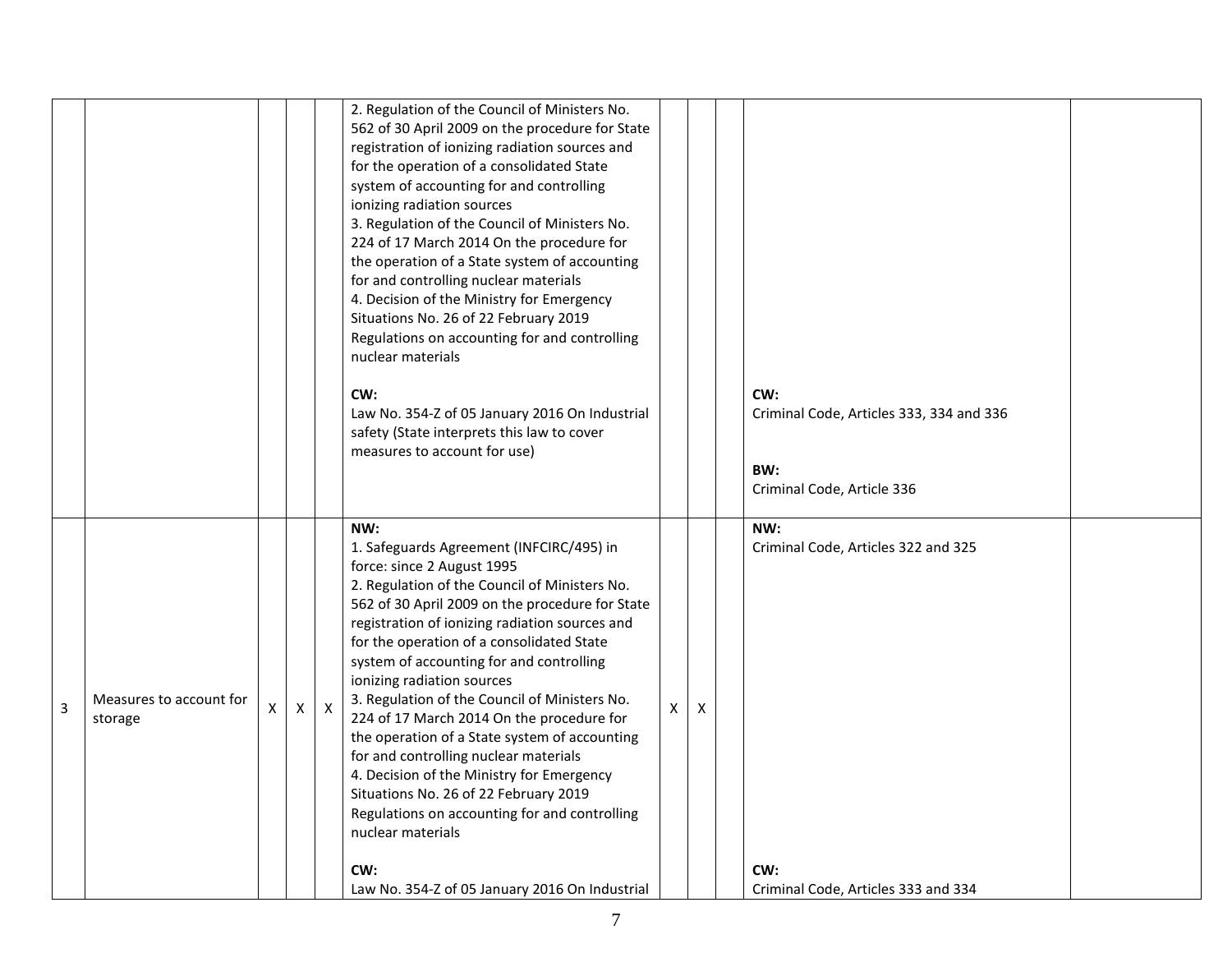|   |                                      |   |              |              | safety (State interprets this law to cover<br>measures to account for storage)<br>BW:<br>Sanitary norms and rules of the Ministry of<br>Health No. 2 of 6 January 2017 Health<br>standards and regulations on safety when<br>working with opportunistic microorganisms<br>and pathogenic biological agents, and<br>requirements for accounting for, storing,<br>transferring and transporting them                                                                                                                                                                                                                                                                                                                                                                                                                                                                                                                                                                                                                                                              |    |   |                                                   |  |
|---|--------------------------------------|---|--------------|--------------|-----------------------------------------------------------------------------------------------------------------------------------------------------------------------------------------------------------------------------------------------------------------------------------------------------------------------------------------------------------------------------------------------------------------------------------------------------------------------------------------------------------------------------------------------------------------------------------------------------------------------------------------------------------------------------------------------------------------------------------------------------------------------------------------------------------------------------------------------------------------------------------------------------------------------------------------------------------------------------------------------------------------------------------------------------------------|----|---|---------------------------------------------------|--|
| 4 | Measures to account for<br>transport | X | $\mathsf{X}$ | $\mathsf{X}$ | NW:<br>1. Regulation of the Council of Ministers No.<br>562 of 30 April 2009 on the procedure for State<br>registration of ionizing radiation sources and<br>for the operation of a consolidated State<br>system of accounting for and controlling<br>ionizing radiation sources<br>2. Regulation of the Council of Ministers No.<br>224 of 17 March 2014 On the procedure for<br>the operation of a State system of accounting<br>for and controlling nuclear materials<br>3. Decision of the Ministry of Emergency<br>Situations No. 26 of 22 February 2019<br>Regulations on accounting for and controlling<br>nuclear materials<br>CW:<br>Law No. 32-Z of 6 July 2001 on the carriage of<br>hazardous loads, as amended on 12 July 2013<br>BW:<br>Sanitary norms and rules of the Ministry of<br>Health No. 2 of 6 January 2017 Health<br>standards and regulations on safety when<br>working with opportunistic microorganisms<br>and pathogenic biological agents, and<br>requirements for accounting for, storing,<br>transferring and transporting them | X. | X | NW/CW<br>Criminal Code, Articles 325, 333 and 334 |  |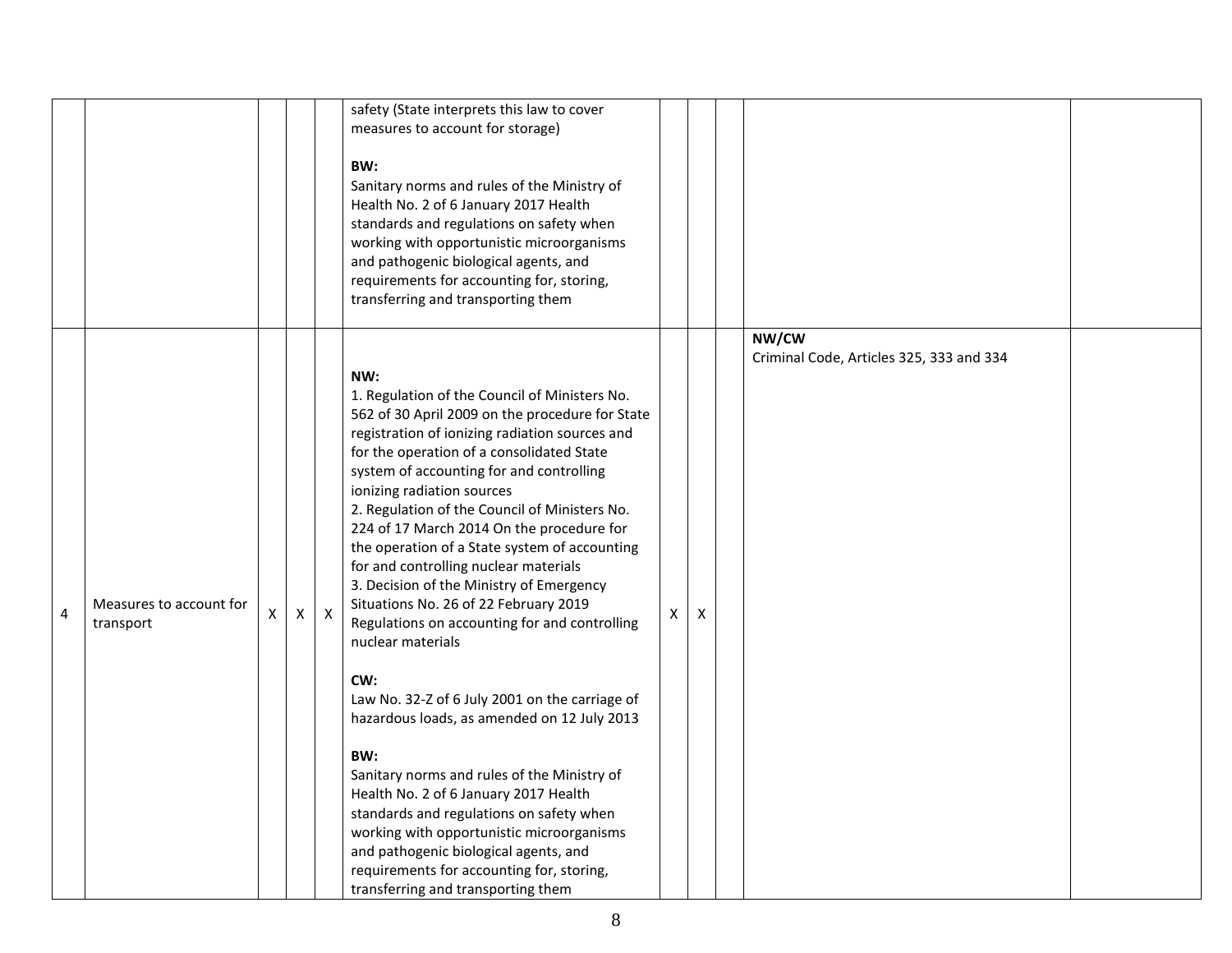| 5 | Measures to secure<br>production | X | $\mathsf{X}$ | $\pmb{\times}$ | NW:<br>Belarus does not produce nuclear weapons or<br>related materials<br>CW:<br>Law No. 354-Z of 05 January 2016 On Industrial<br>safety (State interprets this law to cover<br>measures to secure production)<br>BW:<br>Sanitary norms and rules of the Ministry of<br>Health No. 2 of 6 January 2017 Health<br>standards and regulations on safety when<br>working with opportunistic microorganisms<br>and pathogenic biological agents, and<br>requirements for accounting for, storing,<br>transferring and transporting them                                                                                                                                                                                      | X | X | NW/CW:<br>334 | Criminal Code, Articles 322, 325, 333 and |  |
|---|----------------------------------|---|--------------|----------------|---------------------------------------------------------------------------------------------------------------------------------------------------------------------------------------------------------------------------------------------------------------------------------------------------------------------------------------------------------------------------------------------------------------------------------------------------------------------------------------------------------------------------------------------------------------------------------------------------------------------------------------------------------------------------------------------------------------------------|---|---|---------------|-------------------------------------------|--|
| 6 | Measures to secure use           | X | $\mathsf{X}$ | $\pmb{\times}$ | NW:<br>1. Decision of the Ministry for Emergency<br>Situations No. 72 of 30 December 2006 on<br>approval of laws and regulations in the field of<br>nuclear safety, whereby the following<br>regulations were approved:<br>- Safety regulations for nuclear research<br>facilities<br>- Nuclear safety regulations for subcritical<br>testing facilities<br>- Nuclear safety regulations for critical testing<br>facilities<br>2. Decision of the Council of Ministers No. 385<br>14 June 2019 Regulations on the physical<br>protection of facilities using nuclear power<br>3. Technical Code of Practice TCP 505-2013<br>Procedure for cooperation among systems for<br>the physical protection of nuclear facilities, | X | X | NW/CW:        | Criminal Code, Articles 322, 333 and 334  |  |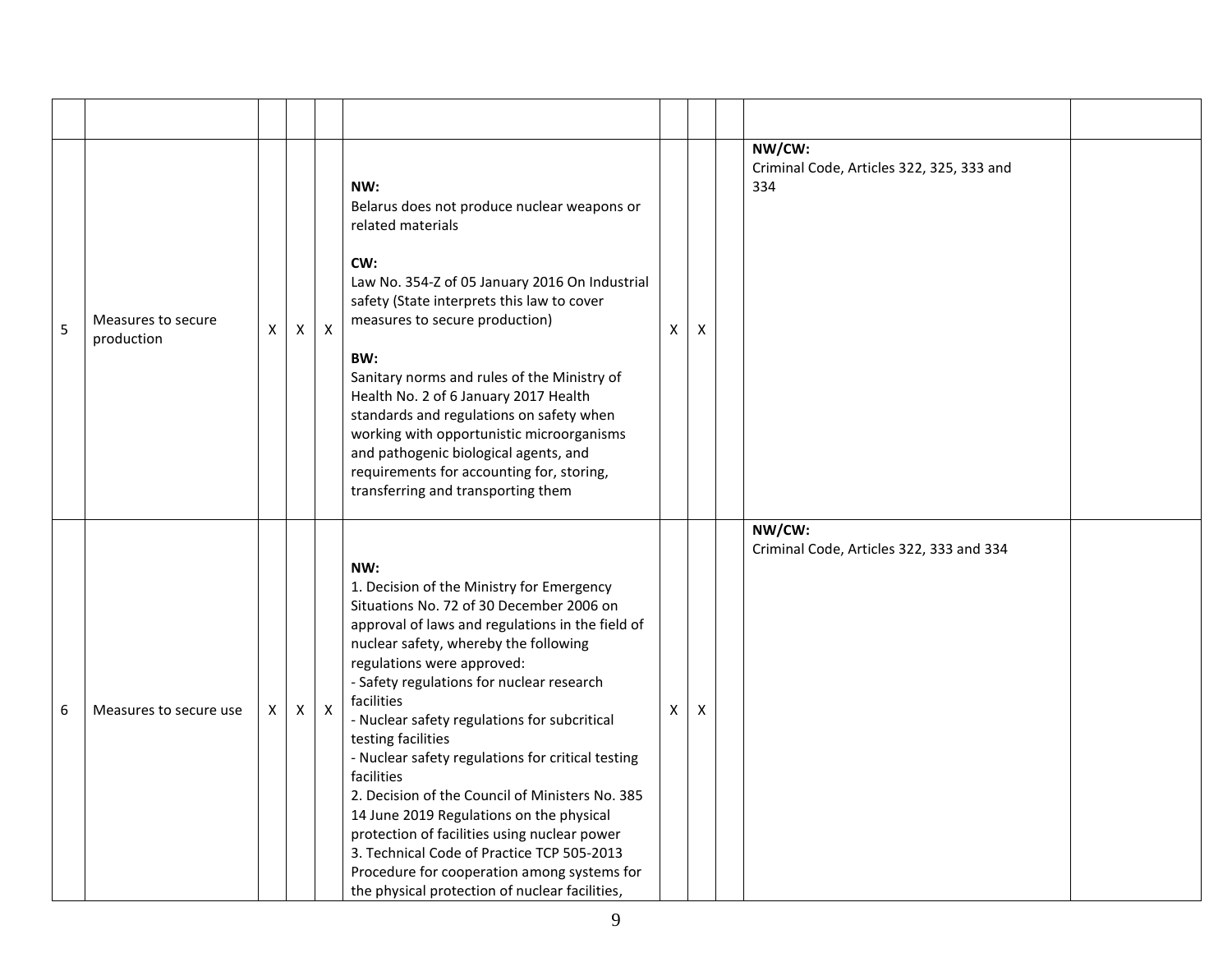|                |                               |   |   |                  | approved by the Decision of the Ministry for<br>Emergency Situations, Ministry of Internal<br>Affairs, State Security Committee No.<br>70/553/55 C of 19 December 2013, as<br>amended on 15 February 2019<br>CW:<br>Law No. 354-Z of 05 January 2016 On Industrial<br>safety (State interprets this law to cover<br>measures to secure use)<br>BW:<br>Sanitary norms and rules of the Ministry of<br>Health No. 2 of 6 January 2017 Health<br>standards and regulations on safety when<br>working with opportunistic microorganisms<br>and pathogenic biological agents, and<br>requirements for accounting for, storing,<br>transferring and transporting them                                                                                                           |              |   |                           |                                                            |  |
|----------------|-------------------------------|---|---|------------------|---------------------------------------------------------------------------------------------------------------------------------------------------------------------------------------------------------------------------------------------------------------------------------------------------------------------------------------------------------------------------------------------------------------------------------------------------------------------------------------------------------------------------------------------------------------------------------------------------------------------------------------------------------------------------------------------------------------------------------------------------------------------------|--------------|---|---------------------------|------------------------------------------------------------|--|
| $\overline{7}$ | Measures to secure<br>storage | X | X | $\boldsymbol{X}$ | NW:<br>1. Decision of the Ministry for Emergency<br>Situations No 72 of 30 December 2006 on<br>approval of laws and regulations in the field of<br>nuclear safety, whereby the following<br>regulations were approved:<br>- Safety regulations for nuclear research<br>facilities<br>- Safety regulations for the storage and<br>transport of nuclear fuel at facilities of the<br>storage and management system for spent<br>nuclear fuel<br>- Safety regulations for the storage and<br>transport of nuclear fuel at nuclear power<br>plants<br>- Nuclear safety regulations for subcritical<br>testing facilities<br>- Nuclear safety regulations for critical testing<br>facilities2. Decision of the Council of Ministers<br>No. 385 14 June 2019 Regulations on the | $\mathsf{X}$ | X | $\boldsymbol{\mathsf{X}}$ | NW/CW/BW:<br>Criminal Code, Articles 294, 322, 333 and 334 |  |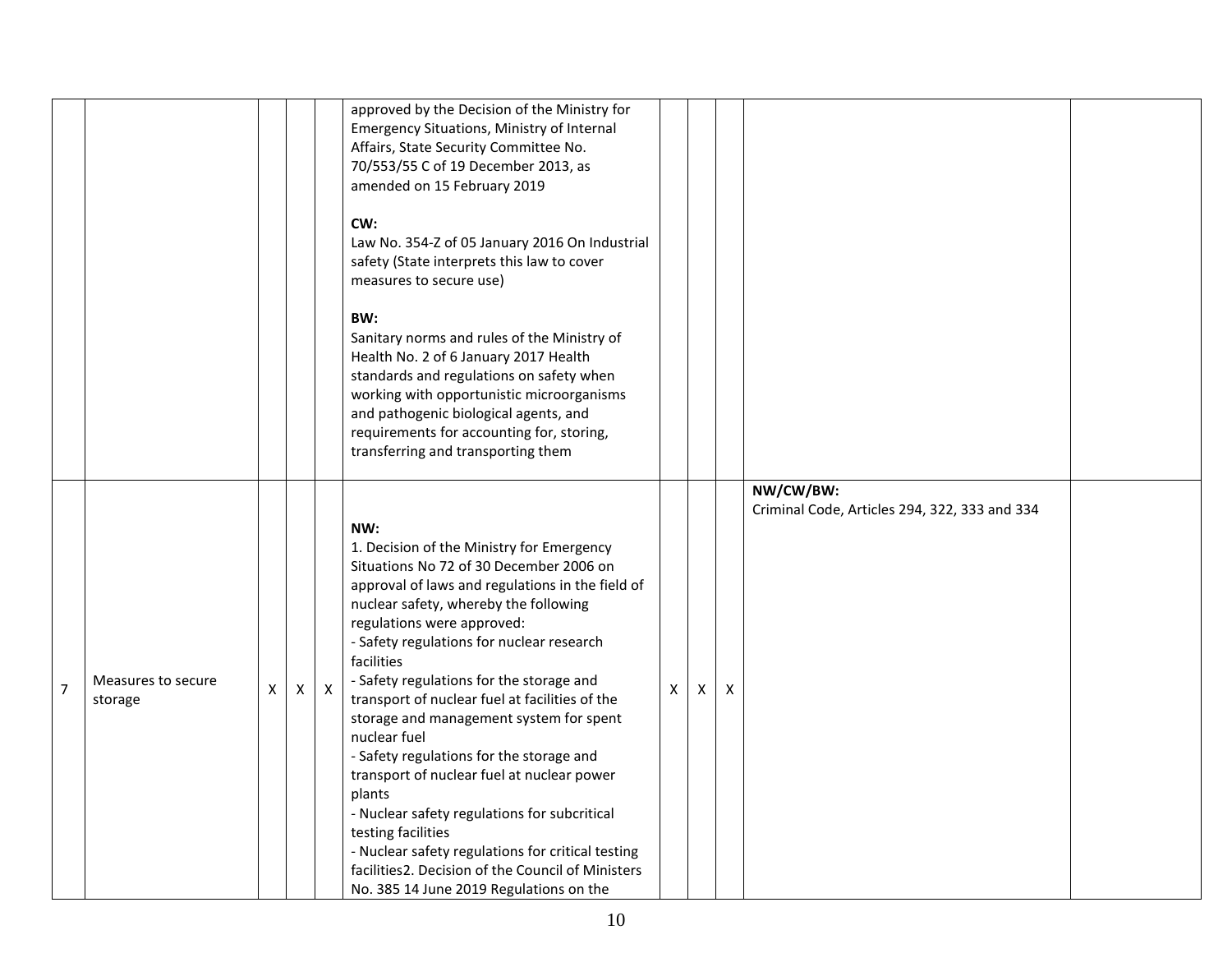|   |                                 |                    |              |                | physical protection of facilities using nuclear<br>power<br>3. Technical Code of Practice TCP 389-2012<br>Regulations on the physical protection of<br>ionizing radiation, approved by the Ministry for<br>Emergency Situations, Ministry of Internal<br>Affairs, State Security Committee No.<br>31/142/20 18 May 2012<br>4. Technical Code of Practice TCP 505-2013<br>Procedure for cooperation among systems for<br>the physical protection of nuclear facilities,<br>approved by the Decision of the Ministry for<br>Emergency Situations, Ministry of Internal<br>Affairs, State Security Committee No.<br>70/553/55 C of 19 December 2013, as<br>amended on 15 February 2019<br>CW:<br>Law No. 354-Z of 05 January 2016 On Industrial<br>safety (State interprets this law to cover<br>measures to secure storage)<br>BW:<br>1. Act No. 141-Z of 5 May 1998 "On protecting<br>the population and territories from natural and<br>manmade emergencies", as amended on 17<br><b>July 2020</b><br>2. Sanitary norms and rules of the Ministry of<br>Health No. 2 of 6 January 2017 Health<br>standards and regulations on safety when<br>working with opportunistic microorganisms<br>and pathogenic biological agents, and<br>requirements for accounting for, storing, |   |   |   |                                                            |  |
|---|---------------------------------|--------------------|--------------|----------------|------------------------------------------------------------------------------------------------------------------------------------------------------------------------------------------------------------------------------------------------------------------------------------------------------------------------------------------------------------------------------------------------------------------------------------------------------------------------------------------------------------------------------------------------------------------------------------------------------------------------------------------------------------------------------------------------------------------------------------------------------------------------------------------------------------------------------------------------------------------------------------------------------------------------------------------------------------------------------------------------------------------------------------------------------------------------------------------------------------------------------------------------------------------------------------------------------------------------------------------------------------------------------|---|---|---|------------------------------------------------------------|--|
| 8 | Measures to secure<br>transport | $\pmb{\mathsf{X}}$ | $\mathsf{X}$ | $\pmb{\times}$ | transferring and transporting them<br>NW:<br>1. Decision of the Ministry for Emergency                                                                                                                                                                                                                                                                                                                                                                                                                                                                                                                                                                                                                                                                                                                                                                                                                                                                                                                                                                                                                                                                                                                                                                                       | X | Χ | X | NW/CW/BW:<br>Criminal Code, Articles 294, 325, 333 and 334 |  |
|   |                                 |                    |              |                | Situations No. 72 of 30 December 2006 on<br>approval of laws and regulations in the field of                                                                                                                                                                                                                                                                                                                                                                                                                                                                                                                                                                                                                                                                                                                                                                                                                                                                                                                                                                                                                                                                                                                                                                                 |   |   |   |                                                            |  |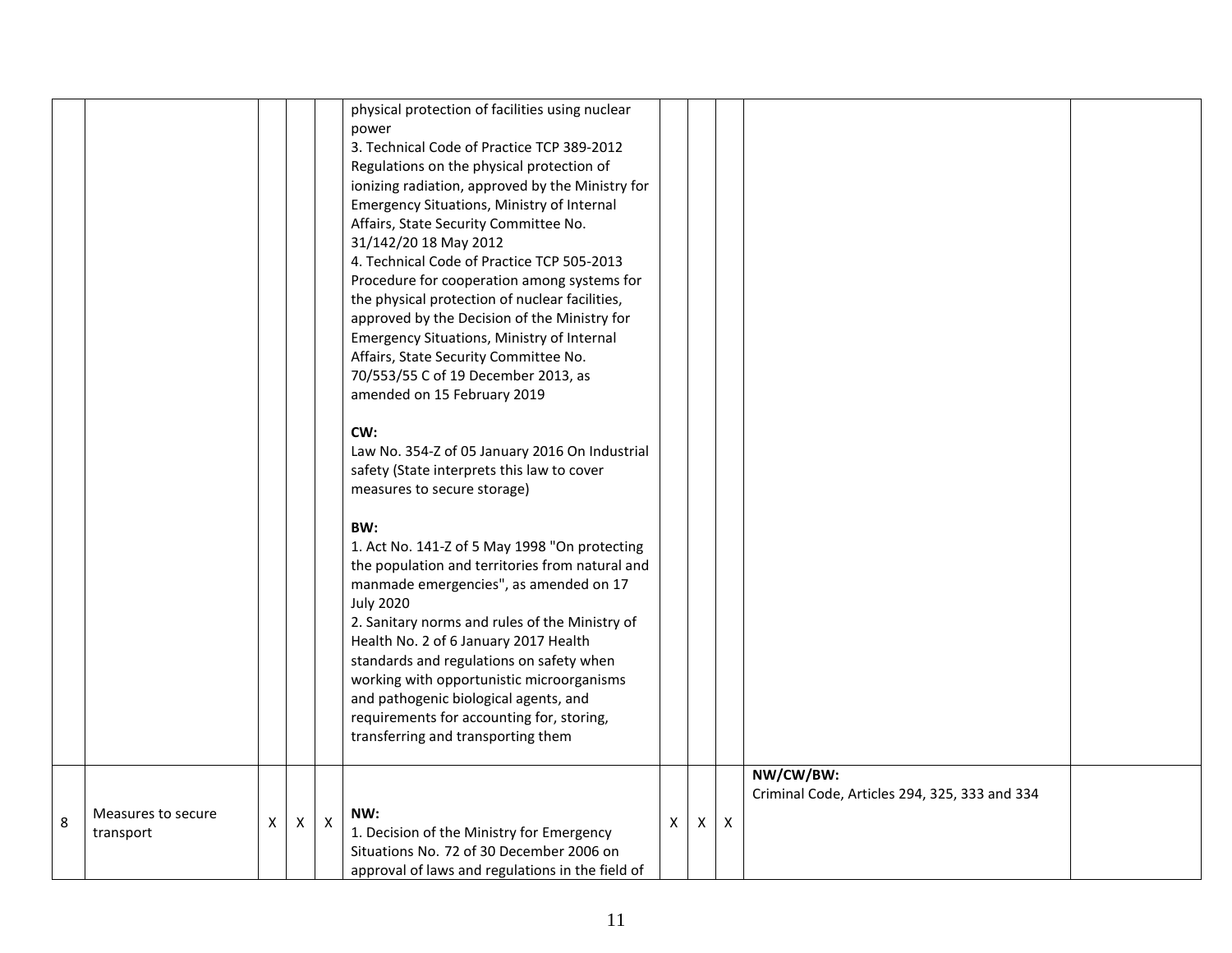|   |                     |                |                |              | nuclear safety, whereby the following             |   |              |                                          |  |
|---|---------------------|----------------|----------------|--------------|---------------------------------------------------|---|--------------|------------------------------------------|--|
|   |                     |                |                |              | regulations were approved:                        |   |              |                                          |  |
|   |                     |                |                |              | - Safety regulations for nuclear research         |   |              |                                          |  |
|   |                     |                |                |              | facilities                                        |   |              |                                          |  |
|   |                     |                |                |              | - Safety regulations for the storage and          |   |              |                                          |  |
|   |                     |                |                |              | transport of nuclear fuel at facilities of the    |   |              |                                          |  |
|   |                     |                |                |              | storage and management system for spent           |   |              |                                          |  |
|   |                     |                |                |              | nuclear fuel                                      |   |              |                                          |  |
|   |                     |                |                |              | - Regulations on the design and safe operation    |   |              |                                          |  |
|   |                     |                |                |              | of reactivity control actuators                   |   |              |                                          |  |
|   |                     |                |                |              | - Safety regulations for the storage and          |   |              |                                          |  |
|   |                     |                |                |              | transport of nuclear fuel at nuclear power        |   |              |                                          |  |
|   |                     |                |                |              | plants                                            |   |              |                                          |  |
|   |                     |                |                |              | - Nuclear safety regulations for subcritical      |   |              |                                          |  |
|   |                     |                |                |              | testing facilities                                |   |              |                                          |  |
|   |                     |                |                |              | - Nuclear safety regulations for critical testing |   |              |                                          |  |
|   |                     |                |                |              | facilities                                        |   |              |                                          |  |
|   |                     |                |                |              | 2. Decision of the Council of Ministers No. 385   |   |              |                                          |  |
|   |                     |                |                |              | 14 June 2019 Regulations on the physical          |   |              |                                          |  |
|   |                     |                |                |              | protection of facilities using nuclear power      |   |              |                                          |  |
|   |                     |                |                |              | 3. Technical Code of Practice TCP 389-2012        |   |              |                                          |  |
|   |                     |                |                |              | Regulations on the physical protection of         |   |              |                                          |  |
|   |                     |                |                |              | ionizing radiation, approved by the Ministry for  |   |              |                                          |  |
|   |                     |                |                |              | Emergency Situations, Ministry of Internal        |   |              |                                          |  |
|   |                     |                |                |              | Affairs, State Security Committee No.             |   |              |                                          |  |
|   |                     |                |                |              | 31/142/20 18 May 2012                             |   |              |                                          |  |
|   |                     |                |                |              |                                                   |   |              |                                          |  |
|   |                     |                |                |              | CW:                                               |   |              |                                          |  |
|   |                     |                |                |              | Act 32-3 of 06 July 2001 "On the carriage of      |   |              |                                          |  |
|   |                     |                |                |              | hazardous loads", as amended on 12 July 2013      |   |              |                                          |  |
|   |                     |                |                |              |                                                   |   |              |                                          |  |
|   |                     |                |                |              | BW:                                               |   |              |                                          |  |
|   |                     |                |                |              | Sanitary norms and rules of the Ministry of       |   |              |                                          |  |
|   |                     |                |                |              | Health No. 2 of 6 January 2017 Health             |   |              |                                          |  |
|   |                     |                |                |              | standards and regulations on safety when          |   |              |                                          |  |
|   |                     |                |                |              | working with opportunistic microorganisms         |   |              |                                          |  |
|   |                     |                |                |              | and pathogenic biological agents, and             |   |              |                                          |  |
|   |                     |                |                |              | requirements for accounting for, storing,         |   |              |                                          |  |
|   |                     |                |                |              | transferring and transporting them                |   |              |                                          |  |
|   |                     |                |                |              |                                                   |   |              |                                          |  |
|   | Physical protection |                |                |              |                                                   |   |              | NW/CW:                                   |  |
| 9 | measures            | $\mathsf{X}^-$ | $\pmb{\times}$ | $\mathsf{X}$ |                                                   | X | $\mathsf{X}$ | Criminal Code, Articles 322, 333 and 334 |  |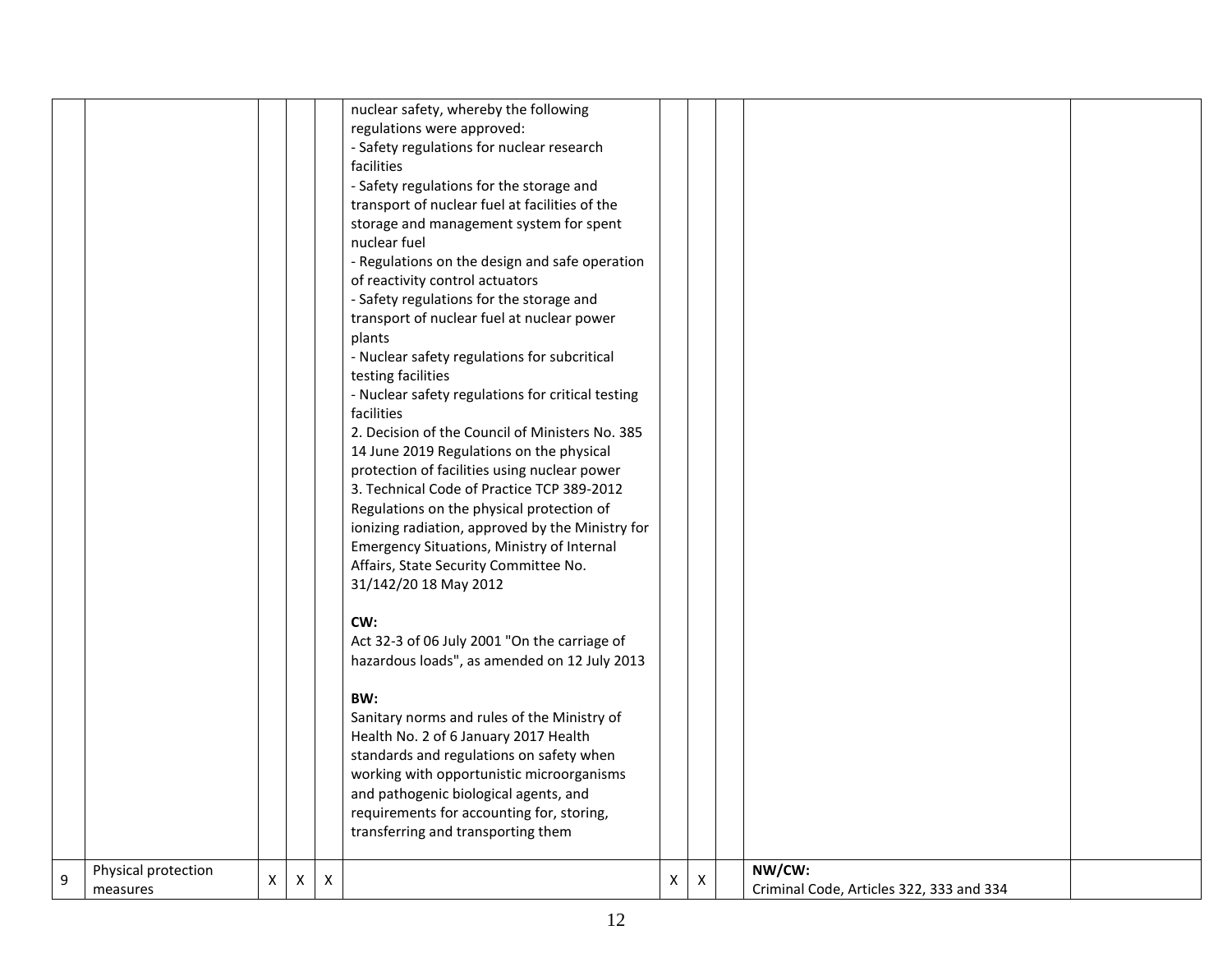|  | NW:                                                |  |  |
|--|----------------------------------------------------|--|--|
|  | 1. Decision 72 of the Ministry for Emergency       |  |  |
|  | Situations No. 72 of 30 December 2006 On           |  |  |
|  | approval of laws and regulations in the field of   |  |  |
|  | nuclear safety, whereby the following              |  |  |
|  | regulations were approved:                         |  |  |
|  | - Safety regulations for nuclear research          |  |  |
|  | facilities                                         |  |  |
|  | - Safety regulations for the storage and           |  |  |
|  | transport of nuclear fuel at facilities of the     |  |  |
|  |                                                    |  |  |
|  | storage and management system for spent            |  |  |
|  | nuclear fuel                                       |  |  |
|  | - Safety regulations for the storage and           |  |  |
|  | transport of nuclear fuel at nuclear power         |  |  |
|  | plants                                             |  |  |
|  | - Nuclear safety regulations for subcritical       |  |  |
|  | testing facilities                                 |  |  |
|  | - Nuclear safety regulations for critical testing  |  |  |
|  | facilities                                         |  |  |
|  | 2. Decision of the Council of Ministers No. 385    |  |  |
|  | 14 June 2019 Regulations on the physical           |  |  |
|  | protection of facilities using nuclear power       |  |  |
|  | 3. Technical Code of Practice TCP 389-2012         |  |  |
|  | Regulations on the physical protection of          |  |  |
|  | ionizing radiation, approved by the Ministry for   |  |  |
|  | Emergency Situations, Ministry of Internal         |  |  |
|  | Affairs, State Security Committee No.              |  |  |
|  | 31/142/20 18 May 2012                              |  |  |
|  | 4. Technical Code of Practice TCP 505-2013         |  |  |
|  | Procedure for cooperation among systems for        |  |  |
|  | the physical protection of nuclear facilities,     |  |  |
|  | approved by the Decision of the Ministry for       |  |  |
|  | Emergency Situations, Ministry of Internal         |  |  |
|  | Affairs, State Security Committee No.              |  |  |
|  | 70/553/55 C of 19 December 2013, as                |  |  |
|  | amended on 15 February 2019                        |  |  |
|  |                                                    |  |  |
|  | CW:                                                |  |  |
|  | 1. Presidential Decree No. 450 of 1 September      |  |  |
|  | 2010 on licensing of certain types of activity, as |  |  |
|  | amended on 31 December 2019                        |  |  |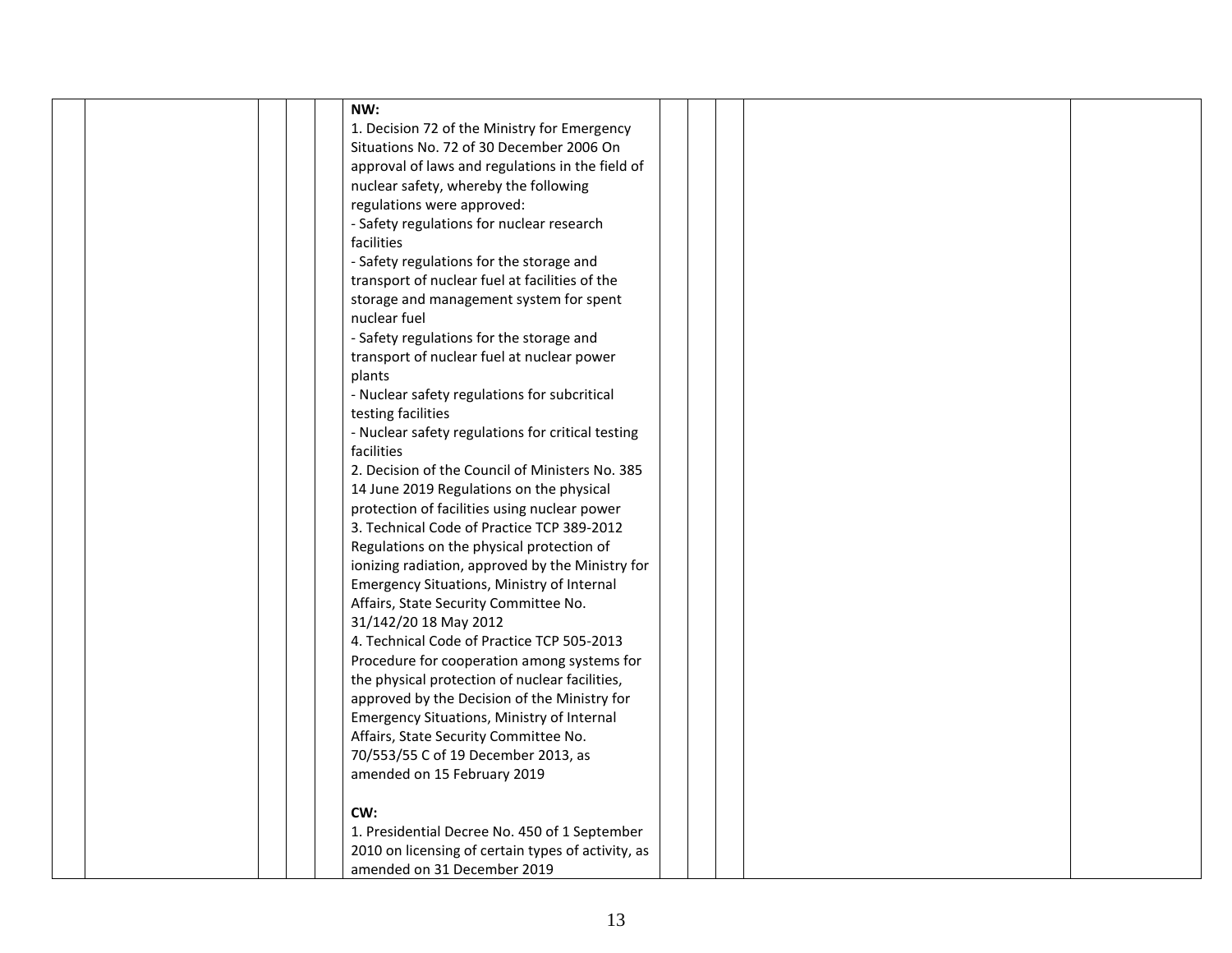|    |                              |   |   |                           | 2. Law No. 354-Z of 05 January 2016 On<br>Industrial safety (State interprets this law to<br>cover physical protection measures)<br>BW:<br>Sanitary norms and rules of the Ministry of<br>Health No. 2 of 6 January 2017 Health<br>standards and regulations on safety when<br>working with opportunistic microorganisms<br>and pathogenic biological agents, and<br>requirements for accounting for, storing,                                                                                                                                                                                                                                                                                                                              |  |  |  |
|----|------------------------------|---|---|---------------------------|---------------------------------------------------------------------------------------------------------------------------------------------------------------------------------------------------------------------------------------------------------------------------------------------------------------------------------------------------------------------------------------------------------------------------------------------------------------------------------------------------------------------------------------------------------------------------------------------------------------------------------------------------------------------------------------------------------------------------------------------|--|--|--|
| 10 | <b>Personnel Reliability</b> | X | X | $\boldsymbol{\mathsf{X}}$ | transferring and transporting them<br>NW:<br>Law No.426-Z of 30.07.2008 as amended on<br>22.12.2011 "On the use of atomic energy"<br>CW:<br>1. Law No. 354-Z of 05 January 2016 On<br>Industrial safety<br>2. Resolution of the Council of Ministers № 613<br>of 5 August 2018, as amended on 25 May<br>2018, On certain measures for implementation<br>of the Law of the Republic of Belarus "On<br>industrial safety"<br>BW:<br>Sanitary norms and rules of the Ministry of<br>Health No. 2 of 6 January 2017 Health<br>standards and regulations on safety when<br>working with opportunistic microorganisms<br>and pathogenic biological agents, and<br>requirements for accounting for, storing,<br>transferring and transporting them |  |  |  |

2. Related materials: materials, equipment and technology covered by relevant multilateral treaties and arrangements, or included on national control lists, which could be used for the design, development, production or use of nuclear, chemical and biological weapons and their means of delivery.

\* Information required in this section may also be available in the State's Confidence Building Measures report, if submitted to the BWC Implementation Support Unit (online at: [http://www.unog.ch/80256EE600585943/\(httpPages\)/4FA4DA37A55C7966C12575780055D9E8?OpenDocument\)](http://www.unog.ch/80256EE600585943/(httpPages)/4FA4DA37A55C7966C12575780055D9E8?OpenDocument)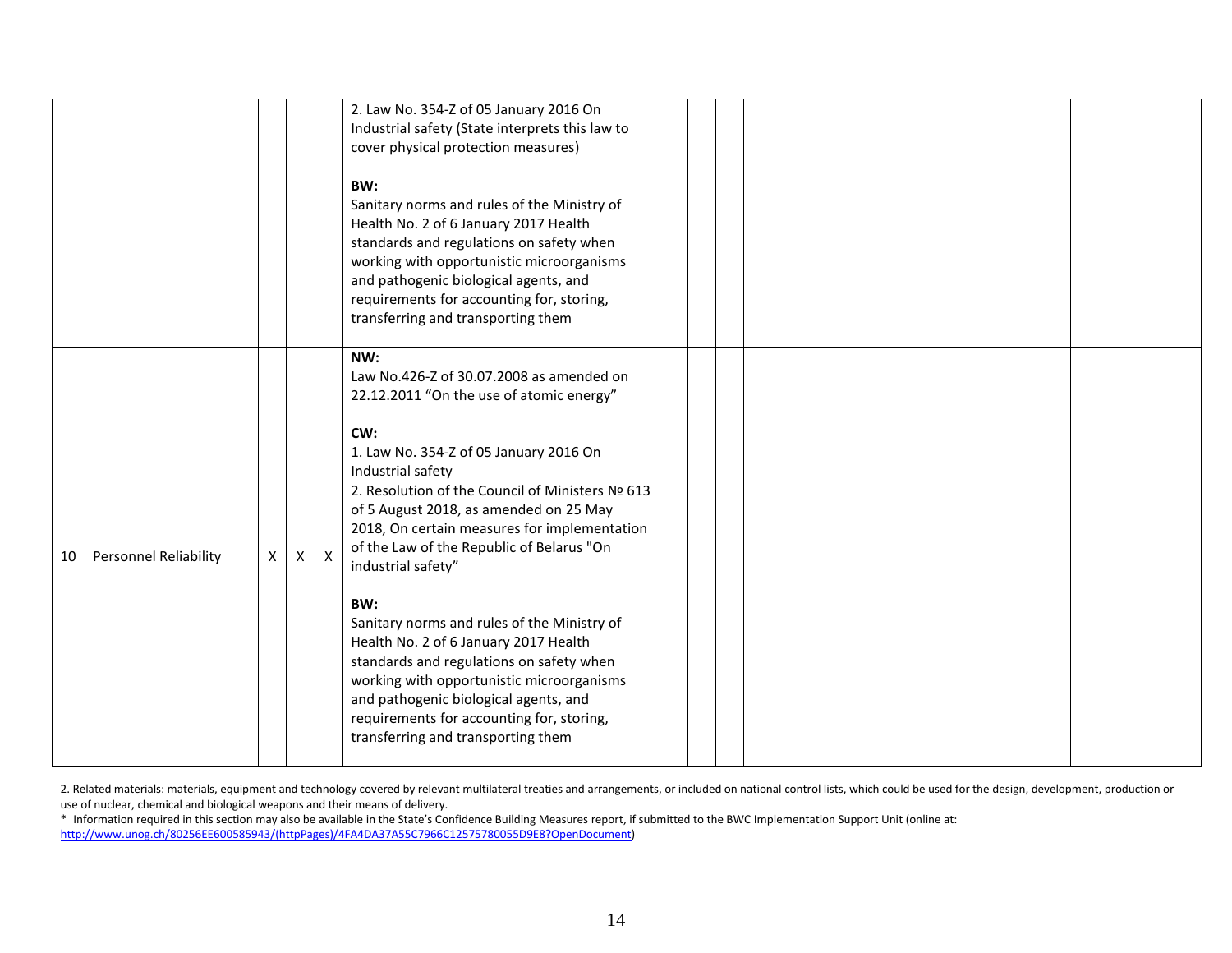#### **IV. OP 3 (a) and (b) - Account for/Secure/Physically protect NW including Related Materials (NW specific)**

| <b>Measures to establish</b><br>domestic controls to prevent<br>the proliferation of NW, and<br>their means of delivery;<br>controls over related<br>materials |                                                                                                                                                                   | <b>Source document</b>                                                                                                                                                                                                                    |  |  |  |  |  |  |
|----------------------------------------------------------------------------------------------------------------------------------------------------------------|-------------------------------------------------------------------------------------------------------------------------------------------------------------------|-------------------------------------------------------------------------------------------------------------------------------------------------------------------------------------------------------------------------------------------|--|--|--|--|--|--|
|                                                                                                                                                                | National regulatory<br>authority                                                                                                                                  | Presidential Decree No. 756 of 29 December 2006 on certain issues of the Ministry for Emergency Situations, as amended<br>on 9 August 2019;<br>Law No. 426-Z of 30 July 2008 on the use of nuclear energy, as amended on 22 December 2011 |  |  |  |  |  |  |
| $\overline{2}$                                                                                                                                                 | Licensing of nuclear<br>installations/entities/<br>use of materials                                                                                               | Presidential Decree No. 450 of 1 September 2010 on licensing of certain types of activity, as amended on 31 December<br>2019                                                                                                              |  |  |  |  |  |  |
| 3                                                                                                                                                              | <b>IAEA Safeguards</b><br>Agreements                                                                                                                              | Safeguards Agreement (INFCIRC/495) in force: since 2 August 1995                                                                                                                                                                          |  |  |  |  |  |  |
| 4                                                                                                                                                              | IAEA Code of Conduct<br>on Safety and Security<br>of Radioactive Sources                                                                                          | Expressed support                                                                                                                                                                                                                         |  |  |  |  |  |  |
| 5                                                                                                                                                              | Supplementary<br>Guidance on the Import<br>and Export of<br>Radioactive Sources of<br>the Code of Conduct on<br>the Safety and Security<br>of Radioactive Sources | Expressed support                                                                                                                                                                                                                         |  |  |  |  |  |  |
| 6                                                                                                                                                              | IAEA Incident and<br><b>Trafficking Database</b>                                                                                                                  | Participates                                                                                                                                                                                                                              |  |  |  |  |  |  |
| 7                                                                                                                                                              | <b>Integrated Nuclear</b><br>Security Support Plan<br>(INSSP) / International<br><b>Physical Protection</b><br><b>Advisory Service (IPPAS)</b>                    | <b>INSSP Approved</b><br>IPPAS conducted missions in 2000 and 2009, and the next visit is expected to take place in 2021                                                                                                                  |  |  |  |  |  |  |
| 8                                                                                                                                                              | Applying the physical<br>protection<br>recommendations in<br>INFCIRC/225/Rev.5                                                                                    |                                                                                                                                                                                                                                           |  |  |  |  |  |  |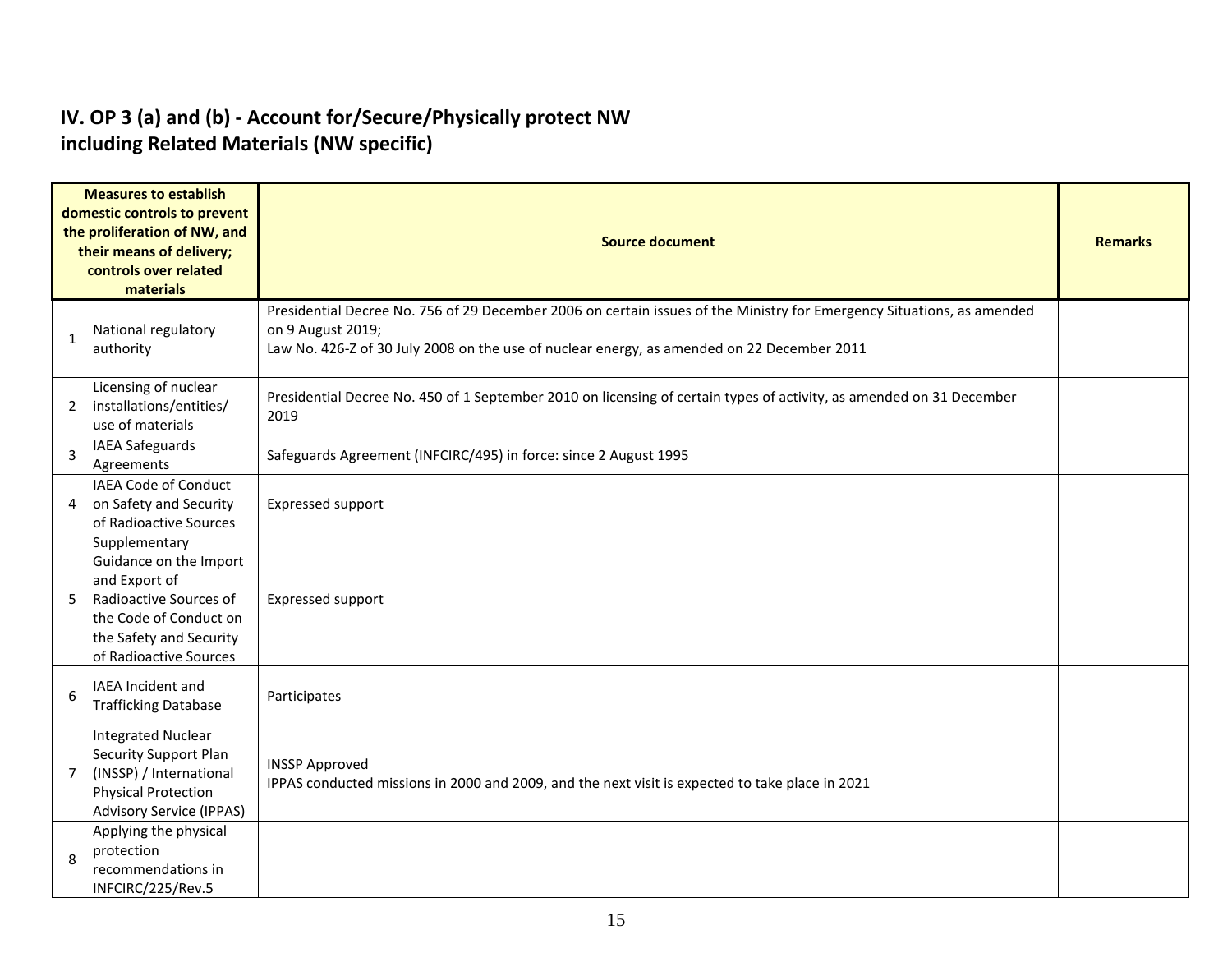|    | <b>Other Agreements</b><br>related to IAEA                                                | Convention on Early Notification of a Nuclear Accident<br>Convention on Assistance in the Case of a Nuclear Accident or Radiological Emergency<br>Vienna Convention on Civil Liability for Nuclear Damage<br>Joint Convention on the Safety of Spent Fuel Management and on the Safety of Radioactive Waste Management<br>Convention on Nuclear Safety                                                                                                                                                                                                                                                                                                                                                          |  |
|----|-------------------------------------------------------------------------------------------|-----------------------------------------------------------------------------------------------------------------------------------------------------------------------------------------------------------------------------------------------------------------------------------------------------------------------------------------------------------------------------------------------------------------------------------------------------------------------------------------------------------------------------------------------------------------------------------------------------------------------------------------------------------------------------------------------------------------|--|
| 10 | National legislation and<br>regulations related to<br>nuclear material<br>including CPPNM | Act 122-Z of 05 January 1998 on the radiological security of the population, as amended on 4 January 2014<br>Act 32-Z of 06 July 2001 on the carriage of hazardous loads, as amended on 12 July 2013<br>Law no. 198-Z of 18 June 2019 on radiation safety (entered into force on 27 June 2020)<br>Decision of the Council of Ministers No. 560 of 30 April 2009 on approval of the Regulations on the procedure for<br>cooperation among national government authorities and other States bodies and organizations upon the discovery of<br>ionizing radiation sources and in the event of their seizure while being moved across the State border of the Republic of<br>Belarus, as amended on 25 January 2017 |  |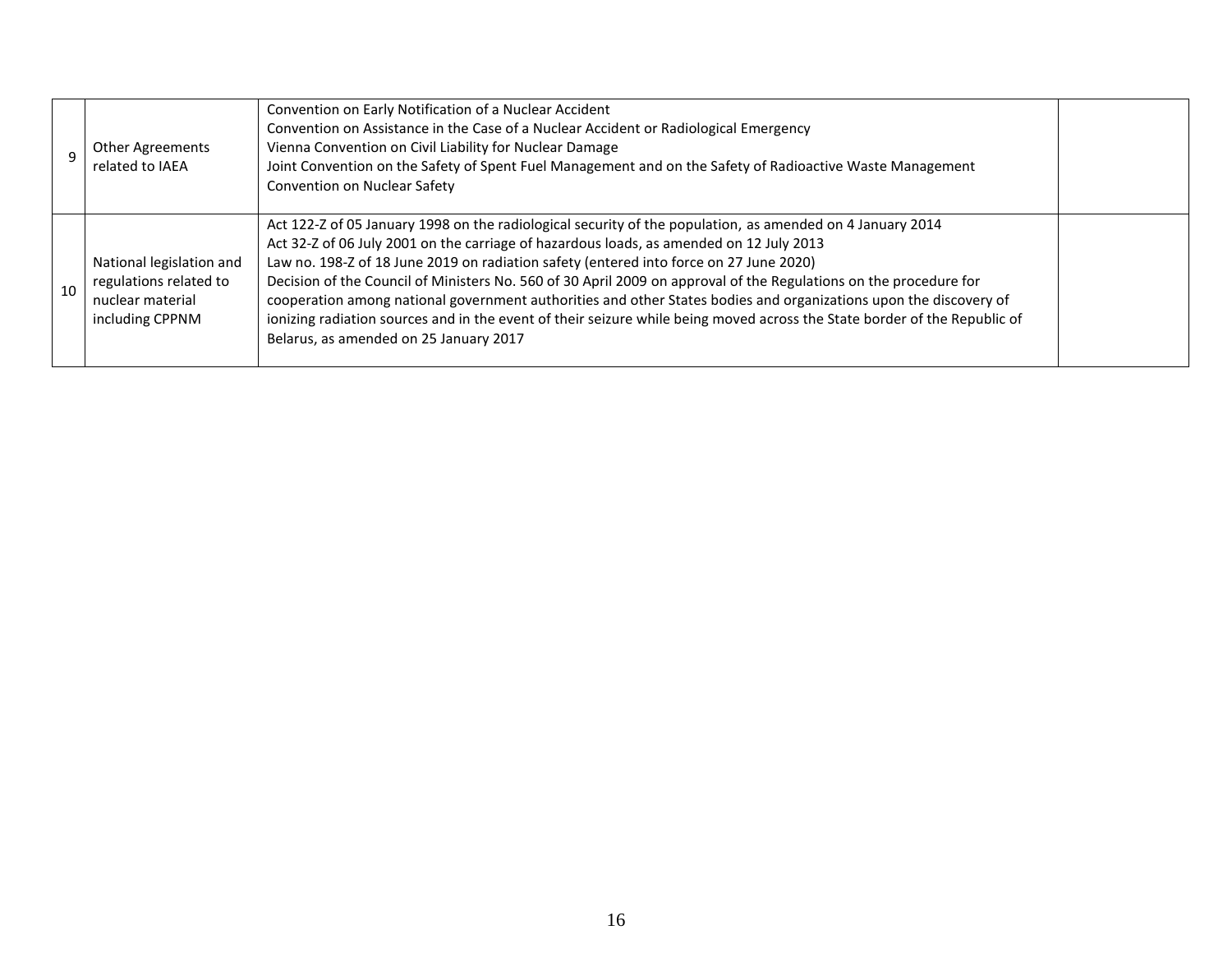#### **V. OP 3 (a) and (b) - Account for/Secure/Physically protect CW including Related Materials (CW specific)**

| <b>Measures to establish</b><br>domestic controls to prevent<br>the proliferation of CW, and<br>their means of delivery;<br>controls over related<br>materials |                                                                                                                     | <b>Source document</b>                                                                                                                                                                                                                                                                            |  |  |  |  |  |  |
|----------------------------------------------------------------------------------------------------------------------------------------------------------------|---------------------------------------------------------------------------------------------------------------------|---------------------------------------------------------------------------------------------------------------------------------------------------------------------------------------------------------------------------------------------------------------------------------------------------|--|--|--|--|--|--|
|                                                                                                                                                                | National CWC authority                                                                                              | Ministry of Foreign Affairs<br>Government Decision No. 344 of 27 May 1996, "On the Implementation of the Convention on the Prohibition of the<br>Development, Production, Stockpiling and Use of Chemical Weapons and on their Destruction of 13 January 1993", as<br>amended on 22 February 1999 |  |  |  |  |  |  |
| $\overline{2}$                                                                                                                                                 | Licensing/registration of<br>installations/facilities/<br>persons/entities/use/<br>handling of related<br>materials | Law No. 354-Z of 5 January 2016 On Industrial safety                                                                                                                                                                                                                                              |  |  |  |  |  |  |
| $\overline{3}$                                                                                                                                                 | Old or abandoned<br>chemical weapons                                                                                |                                                                                                                                                                                                                                                                                                   |  |  |  |  |  |  |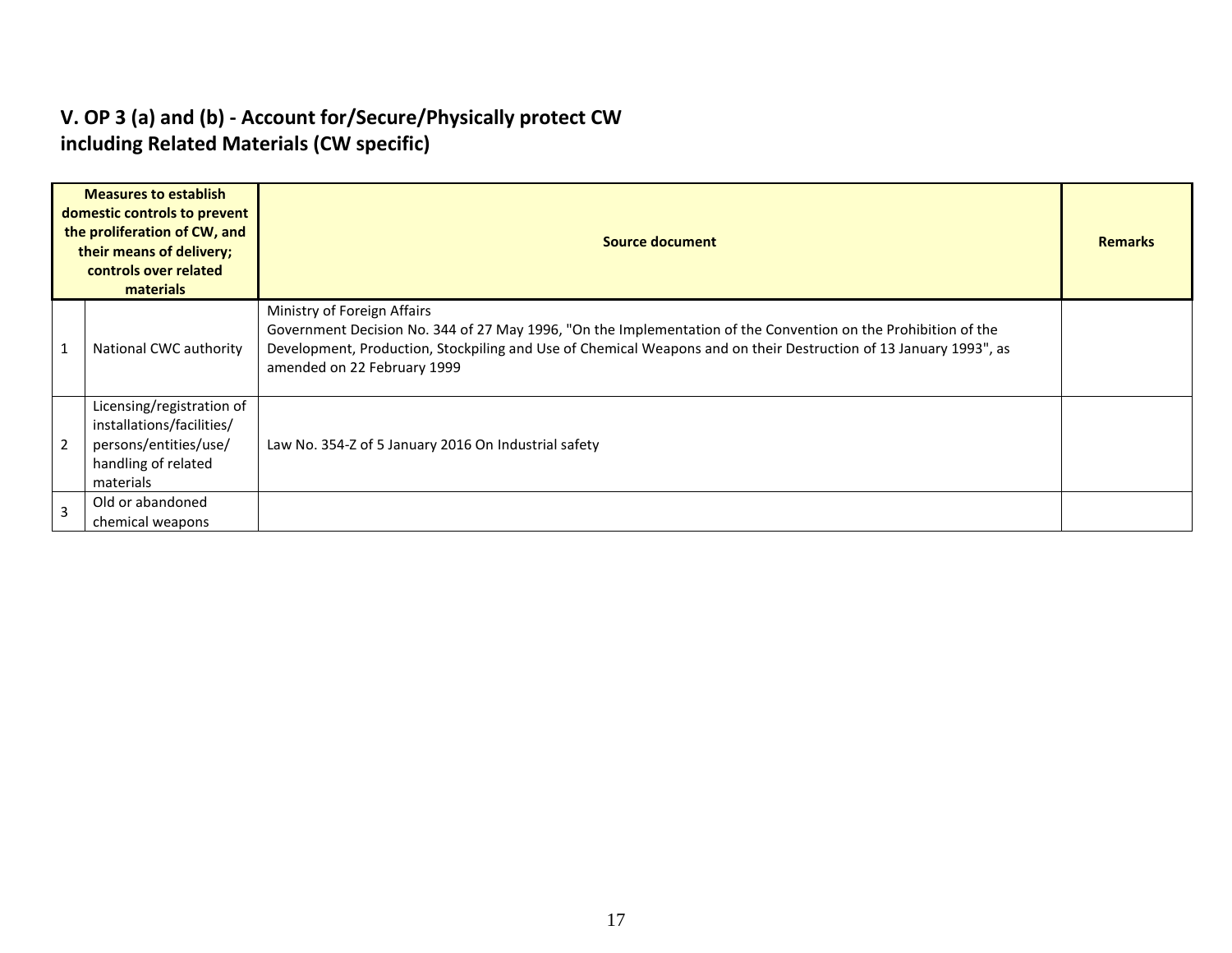#### **VI. OP 3 (a) and (b) - Account for/Secure/Physically protect BW including Related Materials (BW specific)**

| <b>Measures to establish</b><br>domestic controls to prevent<br>the proliferation of BW, their<br>means of delivery; controls<br>over related materials |                                                                                                          | Source document                                                                                                                                                                                                                                                                                                                                                                                                                                                                                                                                                                   |  |  |  |  |  |
|---------------------------------------------------------------------------------------------------------------------------------------------------------|----------------------------------------------------------------------------------------------------------|-----------------------------------------------------------------------------------------------------------------------------------------------------------------------------------------------------------------------------------------------------------------------------------------------------------------------------------------------------------------------------------------------------------------------------------------------------------------------------------------------------------------------------------------------------------------------------------|--|--|--|--|--|
|                                                                                                                                                         | Licensing/registration of<br>installations/facilities/<br>persons/entities/use/<br>handling of materials | Law 161-Z3 of 2 July 2010 On Veterinary Activities, as amended on 246 October 2016<br>Law 340-Z of 7 January 2012 on public health and disease control, as amended on 15 July 2019<br>Law 96-Z of 9 January 2006 on genetic engineering security, as amended on 18 December 2018<br>Sanitary norms and rules of the Ministry of Health No. 2 of 6 January 2017 Health standards and regulations on safety when<br>working with opportunistic microorganisms and pathogenic biological agents, and requirements for accounting for, storing,<br>transferring and transporting them |  |  |  |  |  |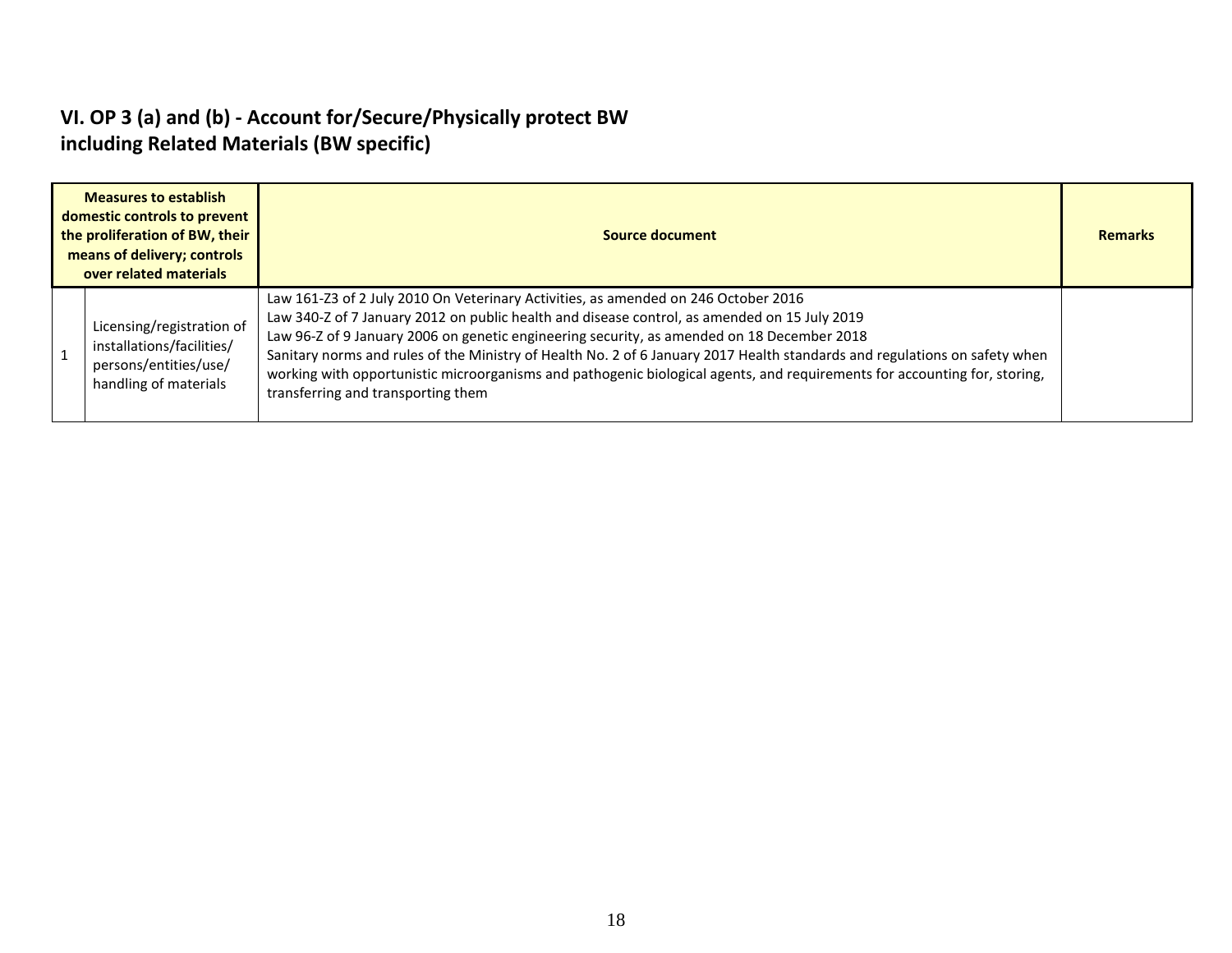#### **VII. OP 3 (c) and (d) and related matters from OP 6 - Controls of NW, CW and BW, including Related Materials**

| <b>Border controls and export</b><br>and trans-shipment controls                 |                                                                                   | <b>National legal framework</b> |                         |              |                                                                                                                                                                                                                                                                                                                                                             |                                  |              |              | <b>Enforcement and civil/criminal penalties</b>                                                                                                                                                                                                                                                                                                                                  |                |  |  |  |
|----------------------------------------------------------------------------------|-----------------------------------------------------------------------------------|---------------------------------|-------------------------|--------------|-------------------------------------------------------------------------------------------------------------------------------------------------------------------------------------------------------------------------------------------------------------------------------------------------------------------------------------------------------------|----------------------------------|--------------|--------------|----------------------------------------------------------------------------------------------------------------------------------------------------------------------------------------------------------------------------------------------------------------------------------------------------------------------------------------------------------------------------------|----------------|--|--|--|
|                                                                                  | to prevent the proliferation<br>of nuclear, chemical and                          |                                 | $X$ ?                   |              |                                                                                                                                                                                                                                                                                                                                                             |                                  | $X$ ?        |              |                                                                                                                                                                                                                                                                                                                                                                                  |                |  |  |  |
| biological weapons and their<br>means of delivery including<br>related materials |                                                                                   | $\mathbf N$<br>W                | $\mathbf c$<br><b>W</b> | B<br>W       | <b>Source document</b>                                                                                                                                                                                                                                                                                                                                      | N <sub>1</sub><br>w <sub>l</sub> | $\mathbf{C}$ | B<br>$W$ $W$ | <b>Source document</b>                                                                                                                                                                                                                                                                                                                                                           | <b>Remarks</b> |  |  |  |
| $\mathbf{1}$                                                                     | Border control to<br>detect, deter, prevent<br>and combat illicit<br>trafficking  | X                               | X                       | X            | NW/CW/BW:<br>1. Law No. 454-Z of 11 November 2008 on<br>border service agencies, as amended on 9<br>January 2019<br>2. Law No. 129-Z of 10 January 2014 on<br>customs regulation in the Republic of Belarus,<br>as amended on 19 June 2017<br>3. Customs Code of the Eurasian Economic<br>Union (signed 11 April 2017, entered into force<br>1 January 2018 | X                                | X            | X            | NW/CW/BW:<br>Criminal Code, Articles 228, 229 and 333                                                                                                                                                                                                                                                                                                                            |                |  |  |  |
| $\overline{2}$                                                                   | Law enforcement to<br>detect, deter, prevent<br>and combat illicit<br>trafficking | $\mathsf{X}$                    | $\mathsf{X}$            | $\mathsf{X}$ | NW/CW/BW:<br><b>State Border Committee</b><br><b>State Customs Committee</b><br><b>State Security Committee</b>                                                                                                                                                                                                                                             | $\mathsf{X}^-$                   | X            | X            | NW/CW/BW:<br>Criminal Code, Articles 228, 229 and 333                                                                                                                                                                                                                                                                                                                            |                |  |  |  |
| 3                                                                                | Border control detection<br>measures                                              | X                               | $\mathsf{X}$            | $\mathsf{X}$ | NW/CW/BW:<br>1. Act 77-Z of 3 January 2002 on combating<br>terrorism, as amended on 9 January 2018<br>2. Law No. 454-Z of 11 November 2008 on<br>border service agencies, as amended on 9<br>January 2019                                                                                                                                                   | X                                | X            | $\mathsf{X}$ | NW/CW/BW:<br>Criminal Code Arts 228, 229 and 333<br>A risk analysis and risk management system<br>was introduced in Belarus in 2004 in order to<br>detect potentially dangerous cargoes<br>A computerized system for advance reporting<br>was introduced on a pilot basis at all customs<br>stations in 2009. The system provides a<br>business-to-customs information interface |                |  |  |  |
| 4                                                                                | Control of brokering                                                              | X                               | X                       | X            | NW/CW/BW:<br>1. Law No. 163-Z of 11 May 2016 On export<br>controls                                                                                                                                                                                                                                                                                          | X                                | Χ            | X            | NW/CW/BW:<br>Criminal Code, Articles 228, 229 and 333                                                                                                                                                                                                                                                                                                                            |                |  |  |  |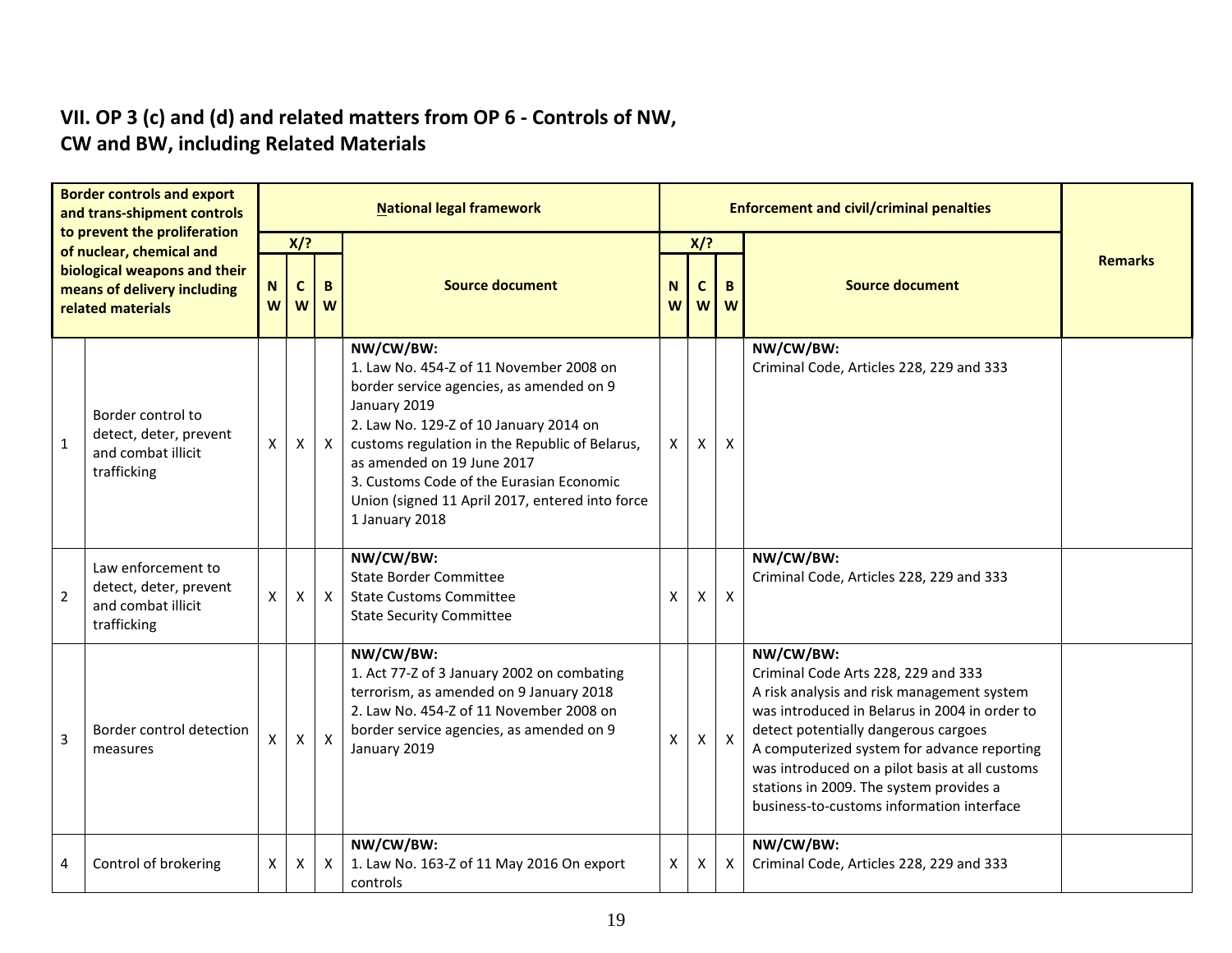|                |                                                            |   |              |              | 2. Presidential Decree No. 49 of 28 February                                                                                                                                                                                                                                                                                                                                                                                                                                                                                                                                                                                                                                                                       |              |   |                           |                                                                                    |  |
|----------------|------------------------------------------------------------|---|--------------|--------------|--------------------------------------------------------------------------------------------------------------------------------------------------------------------------------------------------------------------------------------------------------------------------------------------------------------------------------------------------------------------------------------------------------------------------------------------------------------------------------------------------------------------------------------------------------------------------------------------------------------------------------------------------------------------------------------------------------------------|--------------|---|---------------------------|------------------------------------------------------------------------------------|--|
|                |                                                            |   |              |              | 2017 On State regulation of export controls                                                                                                                                                                                                                                                                                                                                                                                                                                                                                                                                                                                                                                                                        |              |   |                           |                                                                                    |  |
| 5              | Export control<br>legislation in place                     | х | X            | $\mathsf{X}$ | NW/CW/BW:<br>1. Presidential Decree No. 164 of 8 April 2013<br>"On the Interdepartmental Commission on<br>Military and Technical Cooperation and Export<br>Controls of the Security Council of the Republic<br>of Belarus<br>2. Law No. 163-Z of 11 May 2016 On export<br>controls<br>3. Presidential Decree No. 49 of 28 February<br>2017 On State regulation of export controls<br>CW:<br>Presidential Decree 461 of 17 July 2006 on the<br>import and export of chemicals subject to the<br>control regime of the CWC, as amended on 31<br>August 2017                                                                                                                                                          | $\mathsf{X}$ | х | $\times$                  | NW/CW/BW:<br>Criminal Code, Article 229                                            |  |
| 6              | Licensing provisions and<br>Authority                      | X | $\mathsf{X}$ | $\mathsf{X}$ | NW/CW/BW:<br>1. Presidential Decree No. 599 of 30 December<br>2003 on the establishment of the State Military<br>and Industrial Committee of the Republic of<br>Belarus, as amended on 5 May 2006<br>2. Presidential Decree No. 71 of 16 February<br>2012 on licensing procedures for activities<br>involving specified goods (work or services), as<br>amended on 5 April 2018<br>3. Regulations on the procedure for State<br>regulation of the import of specified goods<br>(work or services), export of items subject to<br>export controls and brokering activities in<br>respect of such items, approved by the<br>Presidential Decree No. 49 of 28 February 2017<br>On State regulation of export controls | $\mathsf{x}$ | X | X                         | NW/CW/BW:<br>State Military and Industrial Committee<br>Criminal Code, Article 229 |  |
| $\overline{7}$ | Control lists of<br>materials, equipment<br>and technology | X | X            | X            | NW/CW/BW:<br>Decision of the State Military and Industrial<br>Committee and the State Customs Committee<br>No. 15/137 of 28 December 2007 on the<br>establishment of lists of specific goods (works                                                                                                                                                                                                                                                                                                                                                                                                                                                                                                                | X            | X | $\boldsymbol{\mathsf{X}}$ | NW/CW/BW:<br>Criminal Code, Article 229                                            |  |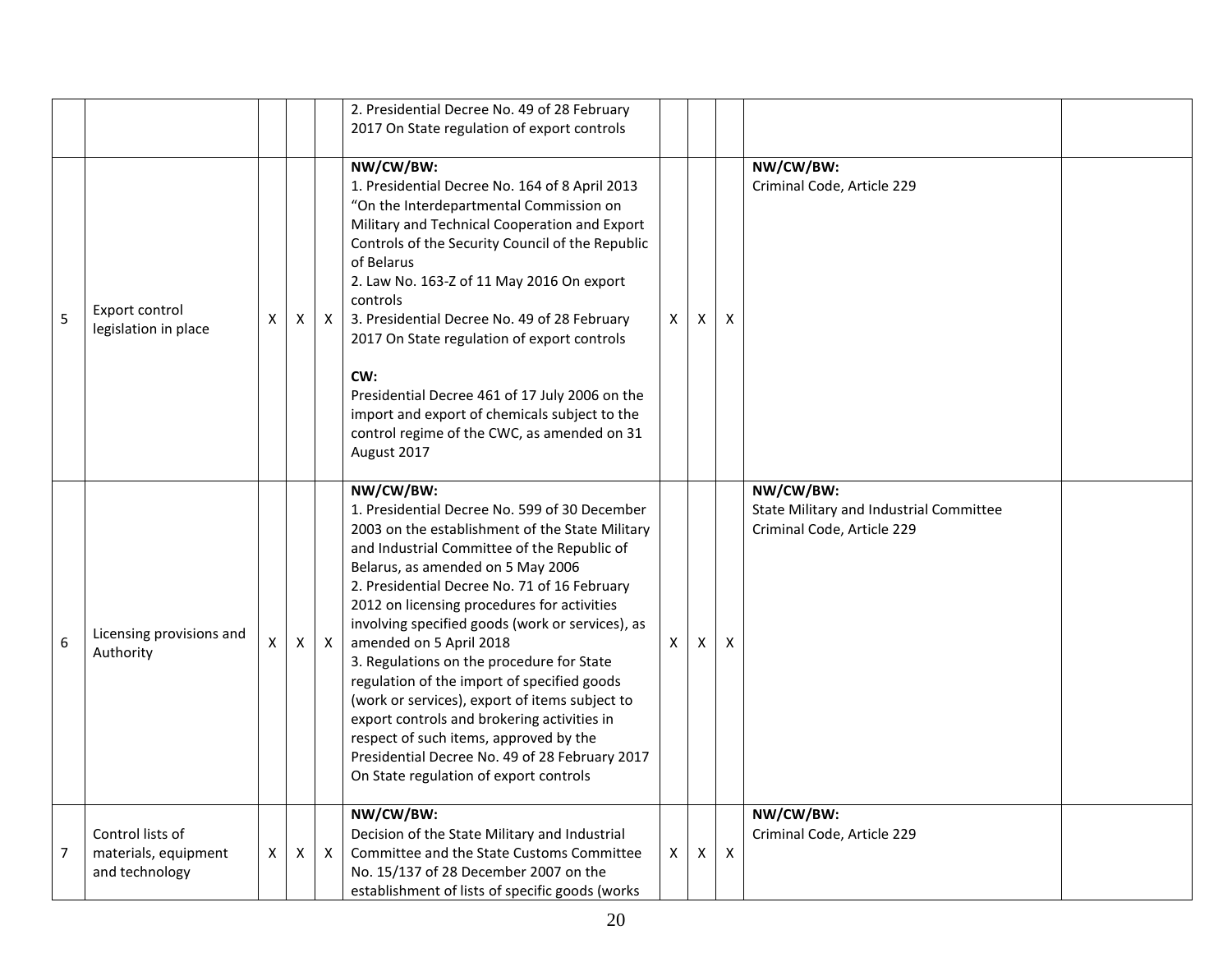|    |                                    |   |                    |                           | and services), as amended on 17 December<br>2019                                                                                                                                                                                                                                                                                                                                            |   |          |                           |                                                       |  |
|----|------------------------------------|---|--------------------|---------------------------|---------------------------------------------------------------------------------------------------------------------------------------------------------------------------------------------------------------------------------------------------------------------------------------------------------------------------------------------------------------------------------------------|---|----------|---------------------------|-------------------------------------------------------|--|
| 8  | Intangible technology<br>transfers | X | X                  | $\boldsymbol{\mathsf{X}}$ | NW/CW/BW:<br>1. Law No. 163-Z of 11 May 2016 On export<br>controls<br>2. Presidential Decree No. 49 of 28 February<br>2017 On State regulation of export controls                                                                                                                                                                                                                           | X | $\times$ | $\mathsf{X}$              | NW/CW/BW:<br>Criminal Code, Article 229               |  |
| 9  | Inclusion of means of<br>delivery  | X | $\pmb{\mathsf{X}}$ | $\boldsymbol{\mathsf{X}}$ | NW/CW/BW:<br>1. Law No. 163-Z of 11 May 2016 On export<br>controls<br>2. Presidential Decree No. 49 of 28 February<br>2017 On State regulation of export controls                                                                                                                                                                                                                           | X | X        | $\mathsf{X}$              | NW/CW/BW:<br>Criminal Code, Article 229               |  |
| 10 | End-user controls                  | X | Χ                  | $\mathsf{X}$              | NW/CW/BW:<br>1. Law No. 163-Z of 11 May 2016 On export<br>controls<br>2. Regulations on the procedure for State<br>oversight of the fulfilment of obligations<br>regarding the use of imported (or exported)<br>specified goods (works or services) for the<br>stated purposes, approved by the Presidential<br>Decree No. 49 of 28 February 2017 On State<br>regulation of export controls | X | Χ        | $\boldsymbol{\mathsf{X}}$ | NW/CW/BW:<br>Criminal Code, Articles 228 and 229      |  |
| 11 | Catch all clause                   | X | X                  | $\mathsf{X}$              | NW/CW/BW:<br>1. Law No. 163-Z of 11 May 2016 On export<br>controls<br>2. Presidential Decree No. 49 of 28 February<br>2017 On State regulation of export controls                                                                                                                                                                                                                           | X | X        | $\mathsf{X}$              | NW/CW/BW:<br>Criminal Code, Articles 228 and 229      |  |
| 12 | Transit control                    | X | X                  | $\mathsf{X}$              | NW/CW/BW:<br>1. Law No. 163-Z of 11 May 2016 On export<br>controls<br>2. Presidential Decree No. 49 of 28 February<br>2017 On State regulation of export controls<br>3. Government Decision No. 522 of 24 April<br>2002 on approval of the Regulation on transit<br>of military goods across the territory of the<br>Republic of Belarus, as amended on 10 October<br>2017                  | X | X        | X                         | NW/CW/BW:<br>Criminal Code, Articles 228, 229 and 333 |  |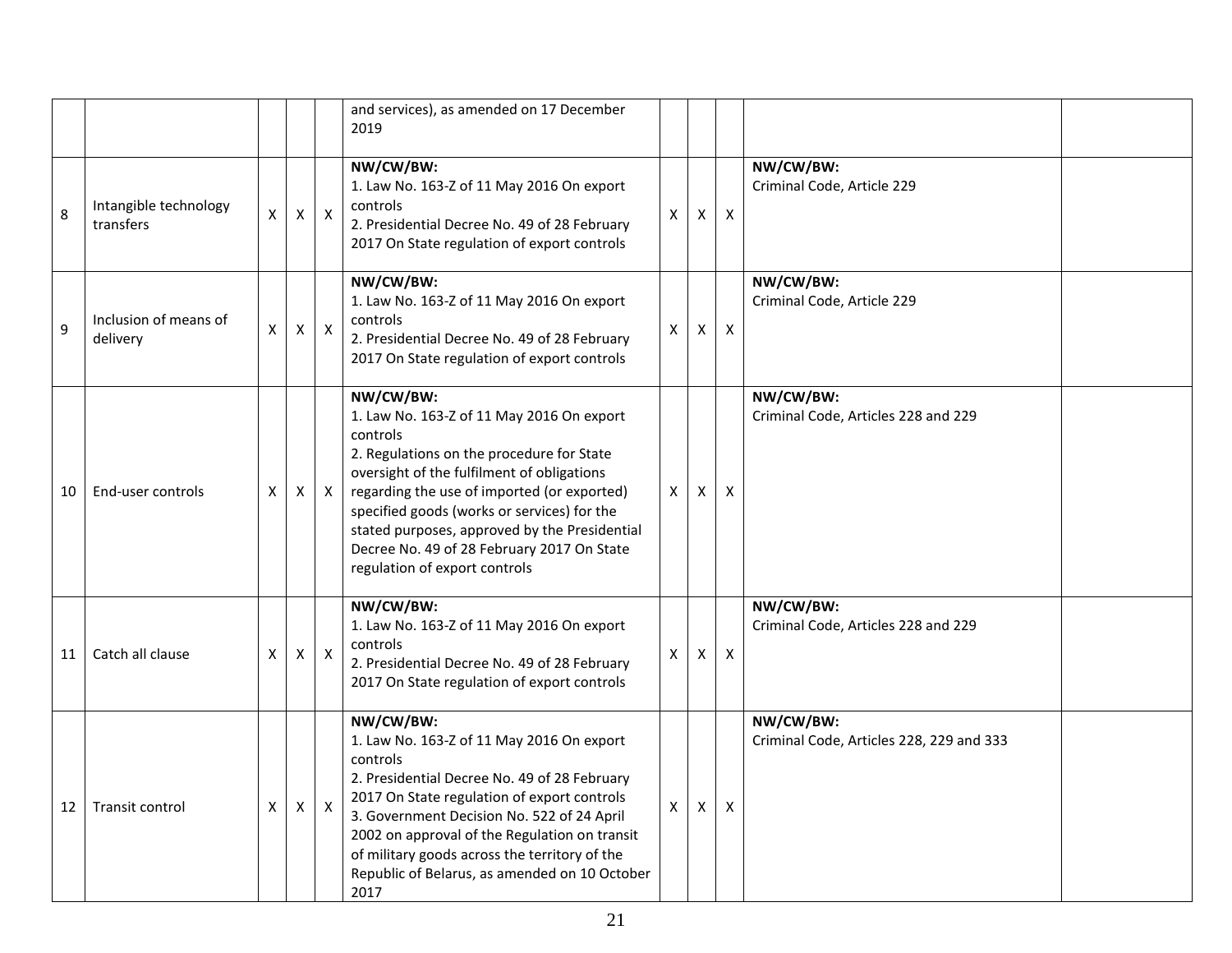|    |                                                                                                 |   |                |                           | 4. Decision of the State Customs Committee<br>No. 44 of 31 July 2014 on certain issues<br>relating to the issuance, extension,<br>amendment and cancellation of permits for the<br>transit of military goods across the customs<br>territory of the Republic of Belarus                                                                                                                                                                                                                                                                                                                                                                                                                                                                                                                                                        |              |   |                           |                                                               |  |
|----|-------------------------------------------------------------------------------------------------|---|----------------|---------------------------|--------------------------------------------------------------------------------------------------------------------------------------------------------------------------------------------------------------------------------------------------------------------------------------------------------------------------------------------------------------------------------------------------------------------------------------------------------------------------------------------------------------------------------------------------------------------------------------------------------------------------------------------------------------------------------------------------------------------------------------------------------------------------------------------------------------------------------|--------------|---|---------------------------|---------------------------------------------------------------|--|
| 13 | Trans-shipment control                                                                          | X | X              | $\mathsf{X}$              | NW/CW/BW:<br>1. Law No. 163-Z of 11 May 2016 On export<br>controls<br>2. Presidential Decree No. 49 of 28 February<br>2017 On State regulation of export controls<br>3. Government Decision No. 522 of 24 April<br>2002 on approval of the Regulation on transit<br>of military goods across the territory of the<br>Republic of Belarus", as amended on 10<br>October 2017                                                                                                                                                                                                                                                                                                                                                                                                                                                    | $\mathsf{x}$ | X | $\boldsymbol{\mathsf{x}}$ | NW/CW/BW:<br>Criminal Code, Articles 228, 229 and 333         |  |
| 14 | Re-export control                                                                               | X | $\mathsf X$    | $\boldsymbol{\mathsf{X}}$ | NW/CW/BW:<br>1. Law No. 163-Z of 11 May 2016 On export<br>controls<br>2. Presidential Decree No. 49 of 28 February<br>2017 On State regulation of export controls                                                                                                                                                                                                                                                                                                                                                                                                                                                                                                                                                                                                                                                              | X            | X | X                         | NW/CW/BW:<br>Criminal Code, Articles 228 and 229              |  |
| 15 | Control over financing of<br>exports/transhipments<br>that would contribute to<br>proliferation | X | $\pmb{\times}$ | $\mathsf{X}$              | NW/CW/BW:<br>1. Law No. 165-Z of 30 June 2014 on measures<br>to prevent money-laundering and financing of<br>terrorism and of the proliferation of weapons<br>of mass destruction, as amended on 13 June<br>2016<br>2. Decision of the Council of Ministers No. 1256<br>of 30 December 2014 On approval of the<br>Regulation on the procedure for the drawing<br>up of the list of organizations and individuals,<br>including individual entrepreneurs, involved in<br>terrorist activity; for the filing of appeals<br>against decisions to include organizations and<br>individuals, including individual entrepreneurs,<br>on the list and the consideration of other<br>communications from such organizations and<br>individuals, including individual entrepreneurs;<br>and for the notification of the list to persons | X            | X | $\boldsymbol{\mathsf{X}}$ | NW/CW/BW:<br>Code of Administrative Offences<br>Article 11.72 |  |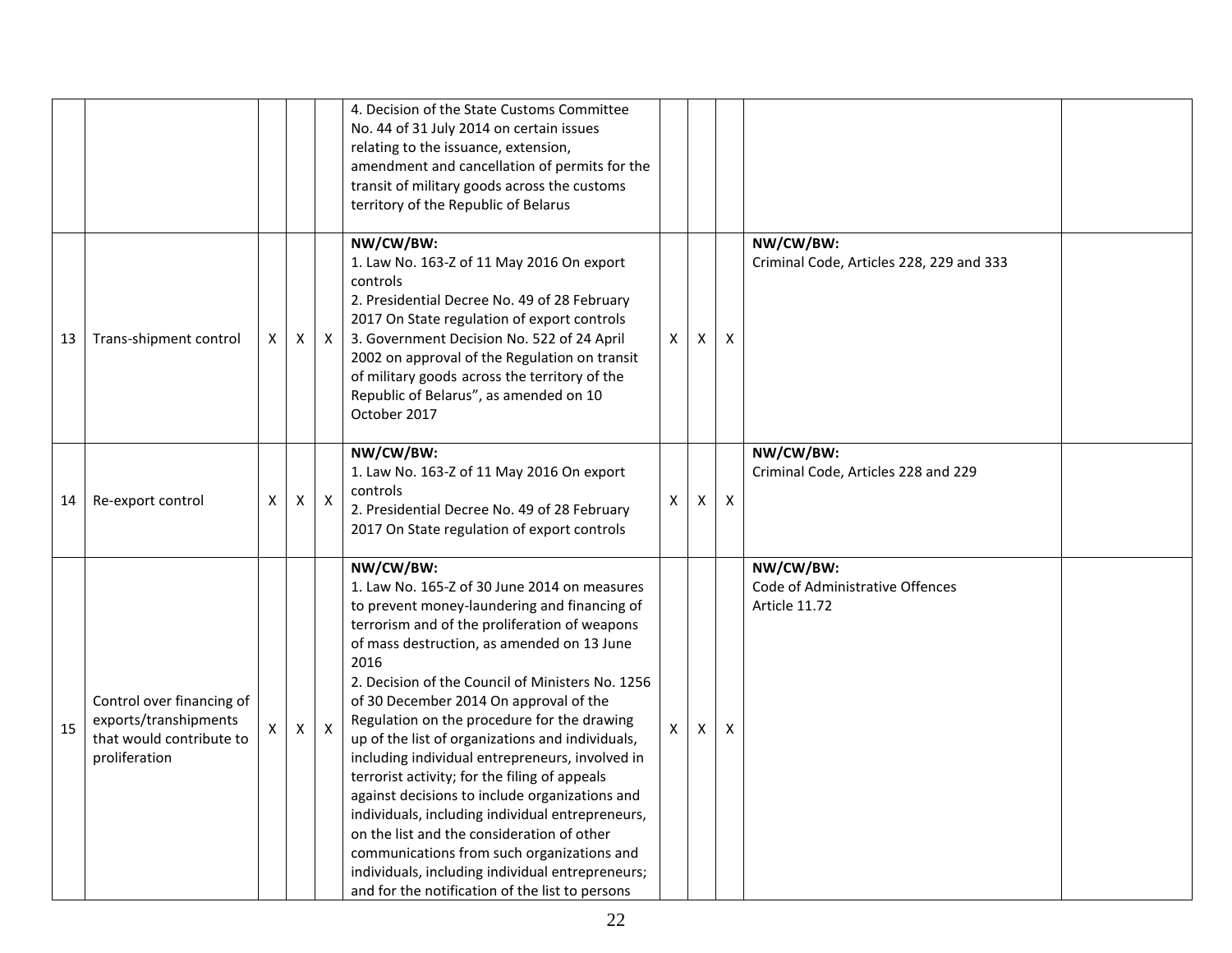|    |                                                                                                                                        |   |   |              | undertaking financial transactions and to the<br>financial monitoring body, as amended on 21<br><b>March 2019</b>                                                 |  |   |                                                       |  |
|----|----------------------------------------------------------------------------------------------------------------------------------------|---|---|--------------|-------------------------------------------------------------------------------------------------------------------------------------------------------------------|--|---|-------------------------------------------------------|--|
| 16 | Control over services<br>related to exports/<br>transhipments that<br>would contribute to<br>proliferation including<br>transportation | X | X | $\mathsf{x}$ | NW/CW/BW:<br>1. Law No. 163-Z of 11 May 2016 On export<br>controls<br>2. Presidential Decree No. 49 of 28 February<br>2017 On State regulation of export controls |  | X | NW/CW/BW:<br>Criminal Code, Articles 228, 229 and 333 |  |